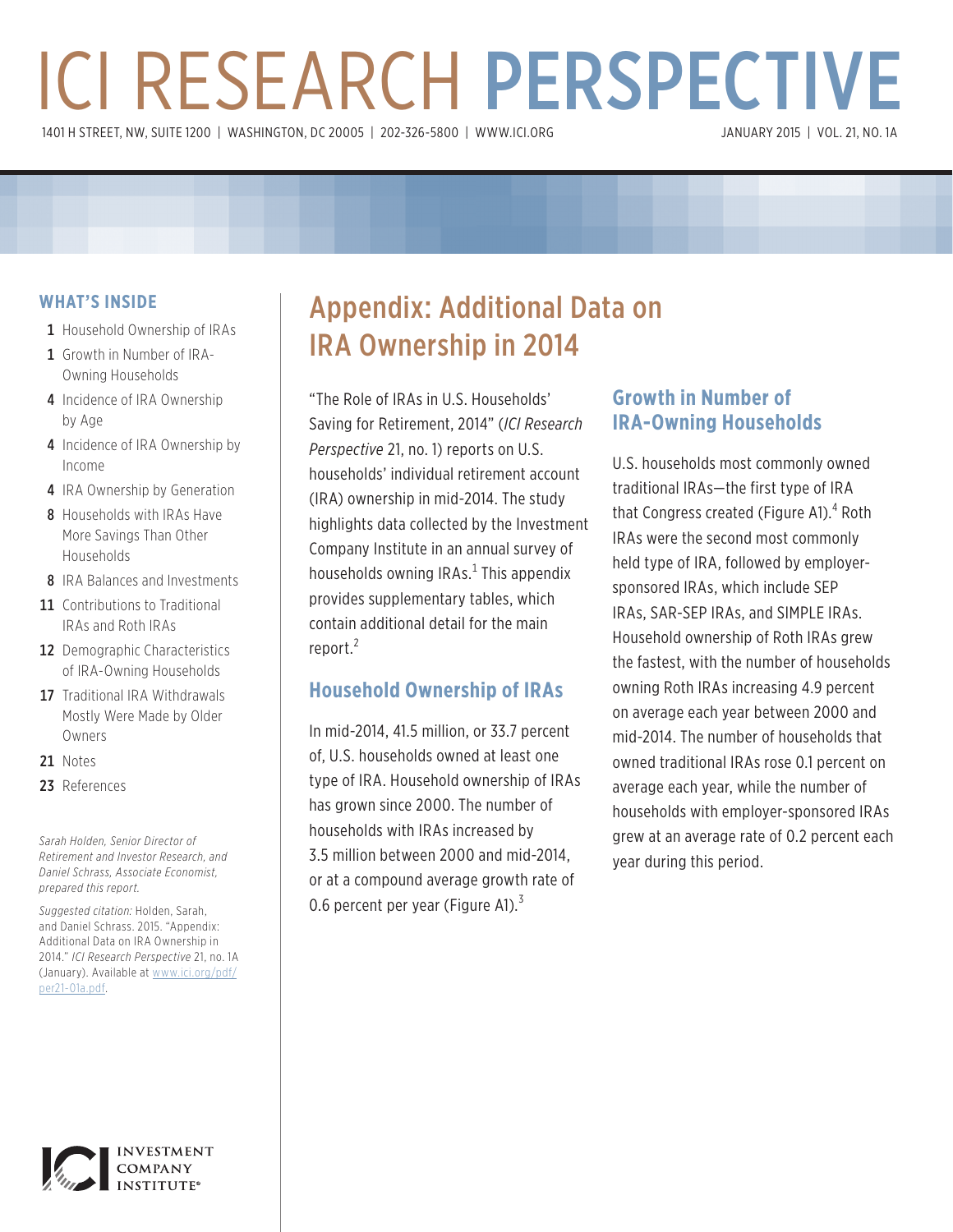## FIGURE A1 **U.S. Households Owning IRAs, 2000–2014**

|                   | <b>Number of U.S. households</b><br><b>Millions</b> |                                   |                            |                                                    | <b>Share of U.S. households</b><br>Percent | <b>Memo: total</b>                |                            |                                                    |                                                              |
|-------------------|-----------------------------------------------------|-----------------------------------|----------------------------|----------------------------------------------------|--------------------------------------------|-----------------------------------|----------------------------|----------------------------------------------------|--------------------------------------------------------------|
|                   | Any type<br>of $IRA2$                               | <b>Traditional</b><br><b>IRAs</b> | <b>Roth</b><br><b>IRAs</b> | <b>Employer-</b><br>sponsored<br>IRAs <sup>3</sup> | Any type<br>of IRA <sup>2</sup>            | <b>Traditional</b><br><b>IRAs</b> | <b>Roth</b><br><b>IRAs</b> | <b>Employer-</b><br>sponsored<br>IRAs <sup>3</sup> | number of<br>U.S. households <sup>1</sup><br><b>Millions</b> |
| 2000              | 38.0                                                | 30.5                              | 9.8                        | 7.2                                                | 35.7%                                      | 28.7%                             | 9.2%                       | 6.8%                                               | 106.4                                                        |
| 2001              | 39.2                                                | 31.3                              | 10.6                       | 8.7                                                | 36.2                                       | 28.9                              | 9.8                        | 8.0                                                | 108.2                                                        |
| 2002              | 38.0                                                | 30.8                              | 11.8                       | 8.4                                                | 34.8                                       | 28.2                              | 10.8                       | 7.7                                                | 109.3                                                        |
| 2003              | 40.8                                                | 32.9                              | 13.9                       | 8.3                                                | 36.7                                       | 29.6                              | 12.5                       | 7.5                                                | 111.3                                                        |
| 2004              | 40.9                                                | 33.2                              | 13.0                       | 9.0                                                | 36.5                                       | 29.6                              | 11.6                       | 8.0                                                | 112.0                                                        |
| 2005              | 43.0                                                | 34.0                              | 14.5                       | 8.4                                                | 37.9                                       | 30.0                              | 12.8                       | 7.4                                                | 113.3                                                        |
| 2006              | 43.8                                                | 36.3                              | 15.3                       | 8.8                                                | 38.3                                       | 31.7                              | 13.4                       | 7.7                                                | 114.4                                                        |
| 2007              | 46.2                                                | 37.7                              | 17.3                       | 9.2                                                | 39.8                                       | 32.5                              | 14.9                       | 7.9                                                | 116.0                                                        |
| 2008              | 47.3                                                | 37.5                              | 18.6                       | 10.0                                               | 40.5                                       | 32.1                              | 15.9                       | 8.6                                                | 116.8                                                        |
| 2009              | 46.1                                                | 36.6                              | 17.0                       | 9.6                                                | 39.3                                       | 31.2                              | 14.5                       | 8.2                                                | 117.2                                                        |
| 2010              | 48.6                                                | 38.5                              | 19.5                       | 9.4                                                | 41.4                                       | 32.8                              | 16.6                       | 8.0                                                | 117.5                                                        |
| 2011              | 46.5                                                | 37.4                              | 18.8                       | 9.0                                                | 38.8                                       | 31.2                              | 15.7                       | 7.5                                                | 119.9                                                        |
| 2012              | 48.9                                                | 39.4                              | 20.3                       | 9.2                                                | 40.4                                       | 32.5                              | 16.8                       | 7.6                                                | 121.1                                                        |
| 2013              | 46.1                                                | 36.0                              | 19.1                       | 9.2                                                | 37.6                                       | 29.4                              | 15.6                       | 7.5                                                | 122.5                                                        |
| 2014 <sup>4</sup> | 41.5                                                | 31.1                              | 19.2                       | 7.4                                                | 33.7                                       | 25.3                              | 15.6                       | 6.0                                                | 123.0                                                        |

<sup>1</sup> The number of households is as of March of the year indicated.

<sup>2</sup> IRA ownership excludes ownership of Coverdell Education Savings Accounts, which were named Education IRAs prior to July 2001.

<sup>3</sup> Employer-sponsored IRAs include SEP IRAs, SAR-SEP IRAs, and SIMPLE IRAs.

<sup>4</sup> Lower incidence in 2014 likely results in part from a revised sampling methodology. See Burham, Bogdan, and Schrass 2014.

Sources: Investment Company Institute Annual Mutual Fund Shareholder Tracking Survey (2000–2014) and U.S. Census Bureau

#### About the Annual Mutual Fund Shareholder Tracking Survey

ICI conducts the Annual Mutual Fund Shareholder Tracking Survey each year to gather information on the demographic and financial characteristics of households in the United States. The most recent survey was conducted from May to July 2014 and was based on a dual frame sample of 6,003 U.S. households. Of these, 3,000 households were from a landline random digit dial (RDD) frame and 3,003 households were from a cell phone RDD frame. All interviews were conducted over the telephone with the member of the household who was either the sole or the co-decisionmaker most knowledgeable about the household's savings and investments. The standard error for the 2014 sample of households is ± 1.3 percentage points at the 95 percent confidence level.

continued on the next page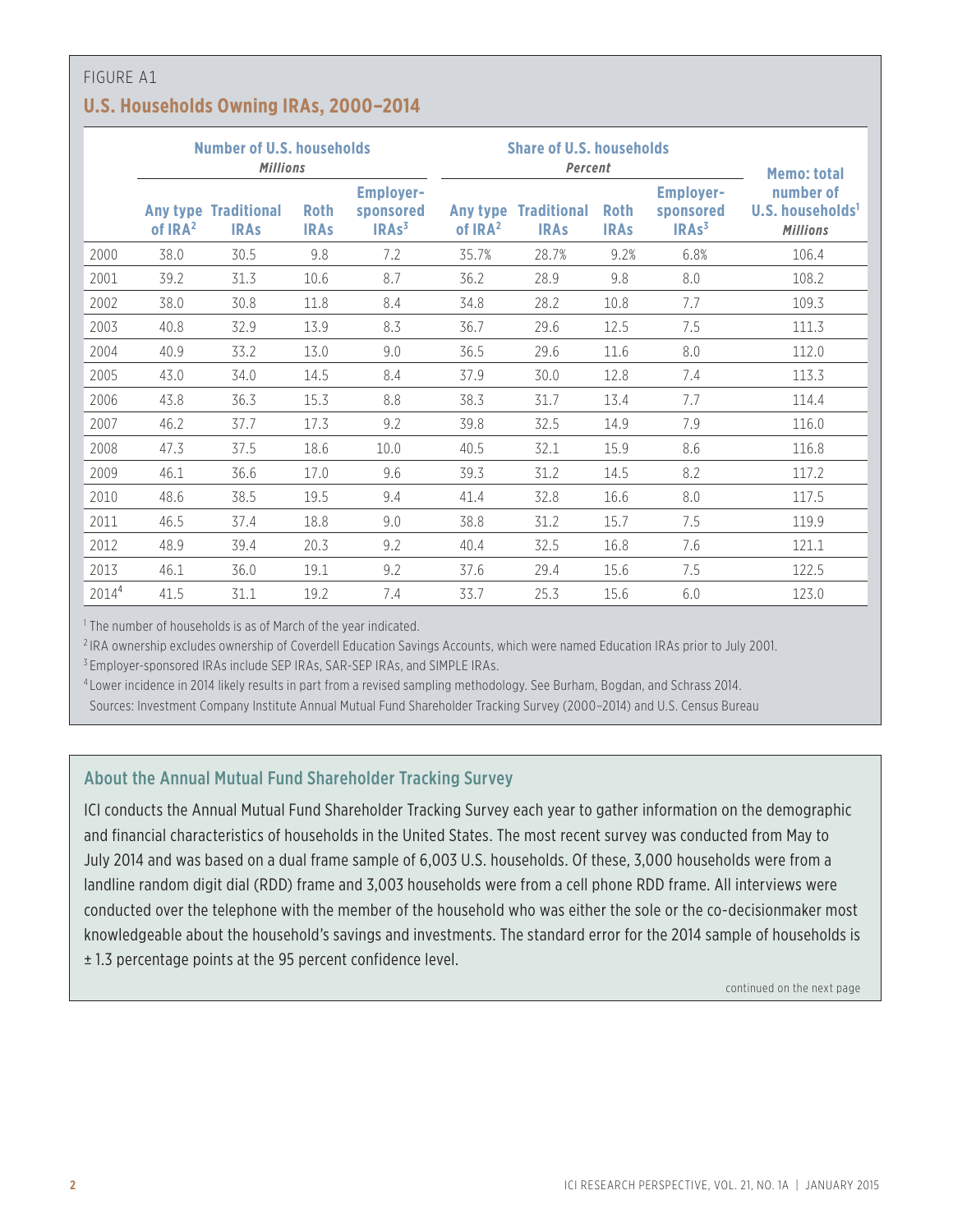#### Revisions to ICI's Annual Mutual Fund Shareholder Tracking Survey

In the usual course of household survey work, researchers periodically reexamine sampling and weighting methods to ensure that the results published are representative of the millions of households in the United States. ICI reexamined its Annual Mutual Fund Shareholder Tracking Survey this year, and the figures on incidence of IRA ownership presented in this paper for the 2014 survey reflect a revised sampling and weighting methodology as well as an increased sample size. In order to achieve a representative sample of U.S. households, the 2014 Annual Mutual Fund Shareholder Tracking Survey is based on a dual frame sample of landline and cell phone numbers. The combined sample includes about 50 percent of households reached on a landline and about 50 percent of households reached on a cell phone. In previous years, the Annual Mutual Fund Shareholder Tracking Survey was based on a sample of landline phone numbers only. The change to a combined sample of cell and landline phone numbers improves the representativeness of the sample. For a detailed description of the survey methodology, see "Ownership of Mutual Funds, Shareholder Sentiment, and Use of the Internet, 2014," *ICI Research Perspective* 20, no. 8 (November), available at <www.ici.org/pdf/per20-08.pdf>.

#### About the IRA Owners Survey

ICI conducts the IRA Owners Survey each year to gather information on the characteristics and activities of IRA-owning households in the United States. The most recent survey was conducted from May to July 2014 and was based on a dual frame telephone sample of 3,200 randomly selected, representative U.S. households owning traditional IRAs, Roth IRAs, and employer-sponsored IRAs (SEP IRAs, SAR-SEP IRAs, and SIMPLE IRAs). The 2014 sample included 2,200 households from a landline RDD frame and 1,000 households from a cell phone RDD frame. All interviews were conducted over the telephone with the member of the household aged 18 or older who was the sole or co-decisionmaker most knowledgeable about the household's savings and investments. The standard error for the total sample is ±1.7 percentage points at the 95 percent confidence level. IRA ownership does not include ownership of Coverdell Education Savings Accounts (formerly called education IRAs).

#### Revisions to ICI's IRA Owners Survey

The IRA Owners Survey interviews a random sample of U.S. households owning traditional IRAs, Roth IRAs, and employer-sponsored IRAs (SEP IRAs, SAR-SEP IRAs, and SIMPLE IRAs) to determine the demographic and financial characteristics of households owning IRAs. ICI reexamined its IRA Owners Survey this year, and the figures presented in this paper for the 2014 survey reflect a revised sampling and weighting methodology. In order to achieve a representative sample of U.S. households owning IRAs, the 2014 IRA Owners Survey is based on a dual frame sample of landline and cell phone numbers. The combined sample includes about 69 percent of households reached on a landline and about 31 percent of households reached on a cell phone. In previous years, the IRA Owners Survey was based on a sample of landline phone numbers only. The change to a combined sample of cell and landline phone numbers improves the representativeness of the sample.

Because the sample methodology for the IRA Owners Survey was changed to a dual frame RDD survey to include cell phones, it was necessary to adjust the weighting methodology for the survey. In order to combine the landline and cell phone samples, an initial base weight was created to adjust for households that could have been in both the landline and cell phone sample frames. A second stage of weighting included the standard raking to control totals based on census region, householder age, household income, educational attainment, and household telephone status of U.S. households owning IRAs.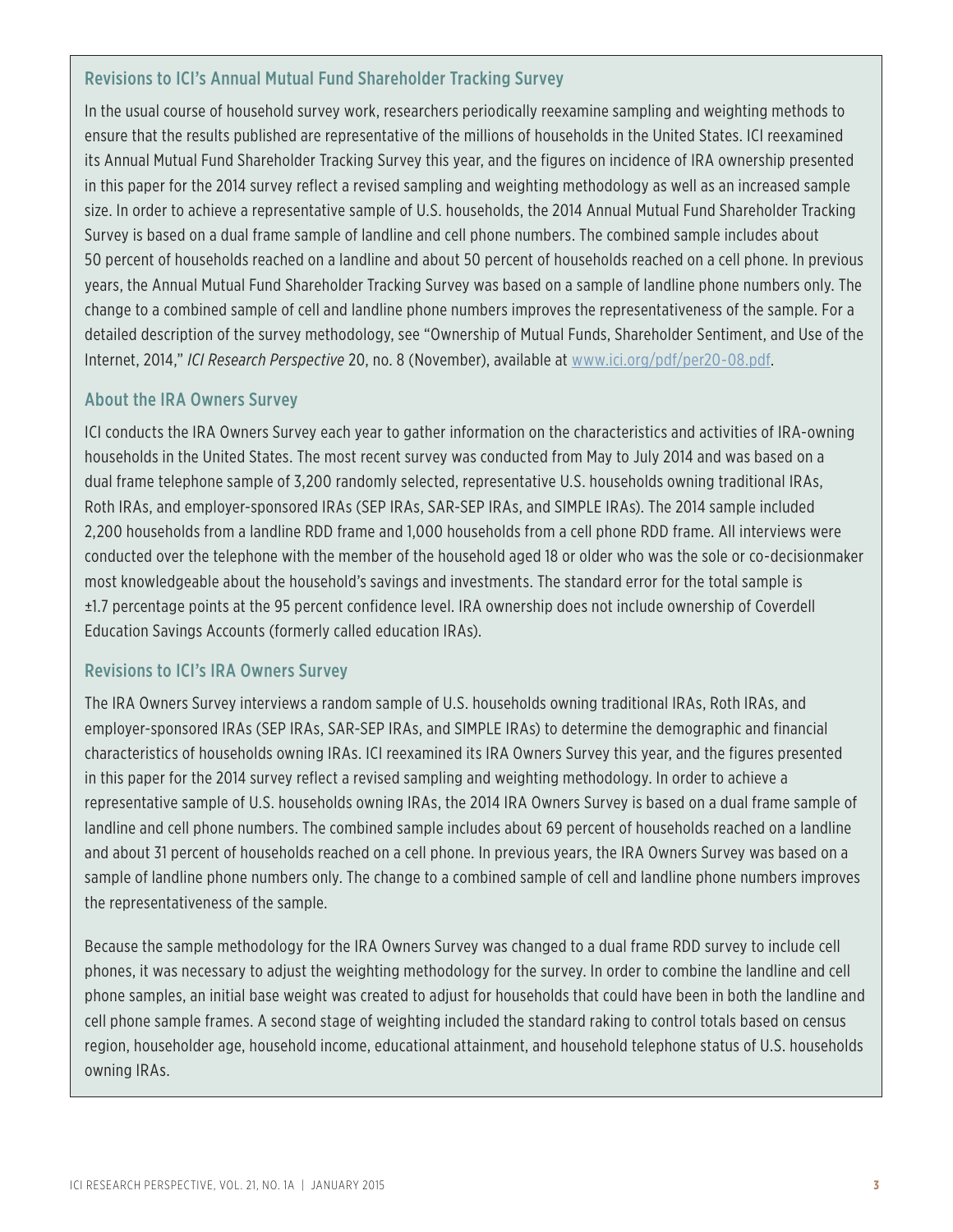

## **Incidence of IRA Ownership by Age**

Households headed by older individuals were more likely to own traditional IRAs. In mid-2014, 30 percent of households headed by individuals aged 55 to 64 owned traditional IRAs, compared with only 16 percent of households headed by individuals younger than 35 (Figure A2).<sup>5</sup> Thirty percent of households headed by individuals aged 65 or older had traditional IRAs, while Roth IRAs were rarely held by older households. Eighteen percent of households aged 35 to 64 had Roth IRAs.

## **Incidence of IRA Ownership by Income**

Household ownership of all types of IRAs also tends to increase with household income (Figure A3). In mid-2014, 37 percent of households with incomes of \$50,000 or more owned traditional IRAs, compared with 12 percent of households with incomes of less than \$50,000. One-quarter of households with incomes of \$50,000 or more owned Roth IRAs, compared with 6 percent of households with incomes

of less than \$50,000. Nine percent of households with incomes of \$50,000 or more owned employer-sponsored IRAs, whereas only 3 percent of households with incomes of less than \$50,000 owned employer-sponsored IRAs.

## **IRA Ownership by Generation**

IRA ownership occurs across all generations, but the incidence of IRA ownership was greatest among households headed by members of the Baby Boom Generation. In mid-2014, 38 percent of households headed by Baby Boomers owned IRAs (Figure A4). As a result, 40 percent of IRAowning households were headed by individuals who were members of the Baby Boom Generation (Figure A5).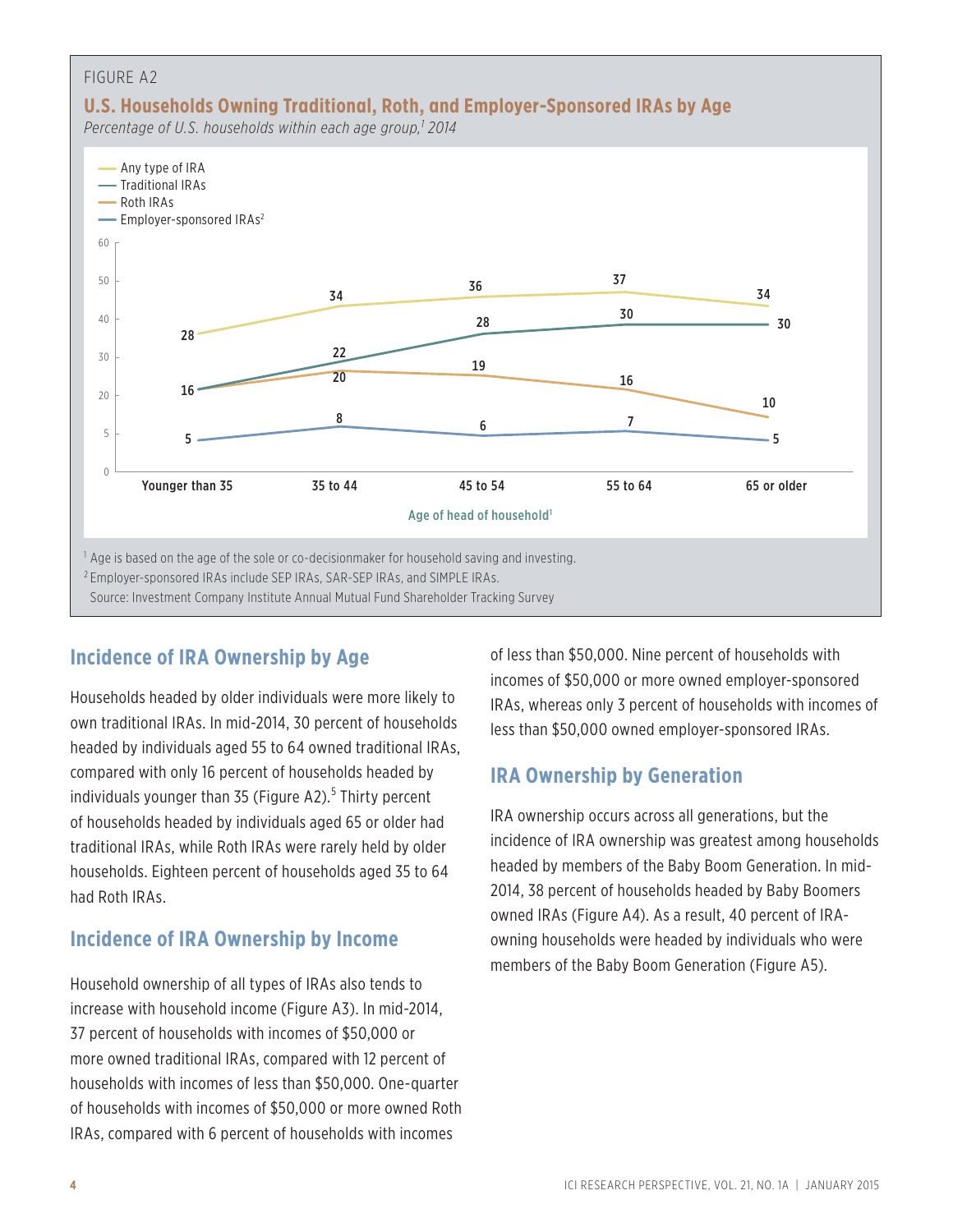## **U.S. Households Owning Traditional, Roth, and Employer-Sponsored IRAs by Household Income**

*Percentage of U.S. households within each income group,1 2014*

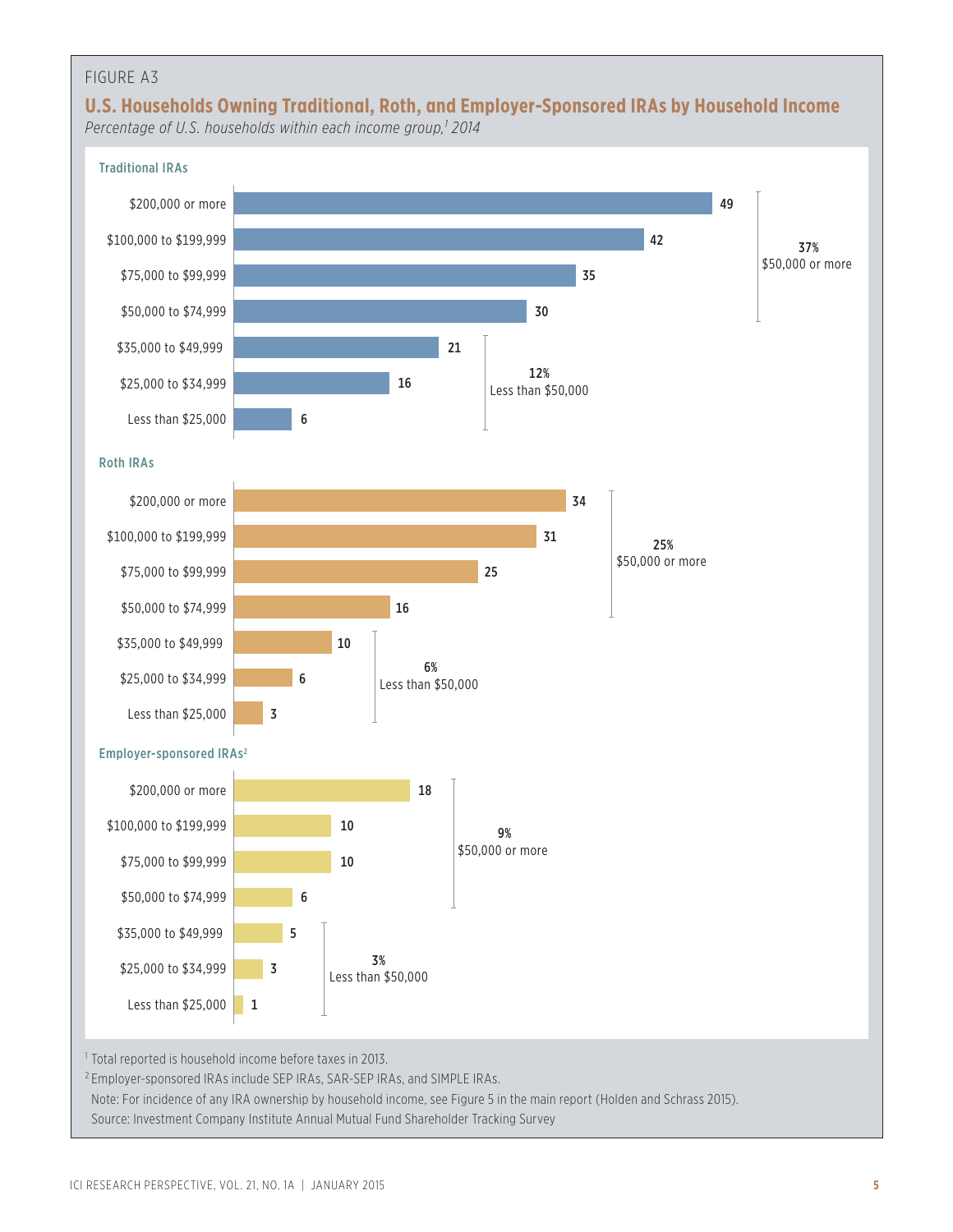

Source: Investment Company Institute Annual Mutual Fund Shareholder Tracking Survey

#### FIGURE A5

## **Baby Boomers Make Up 40 Percent of All IRA-Owning Households**

*Percent distribution of households owning IRAs and all U.S. households by generation,1 2014*



Note: Survey participants must be 18 or older and be the most knowledgeable about the household's savings and investments; so although people born between 1981 and 2004 are members of the Millennial Generation, only those born between 1981 and 1996 are included in this survey. Sources: Investment Company Institute Annual Mutual Fund Shareholder Tracking Survey and U.S. Census Bureau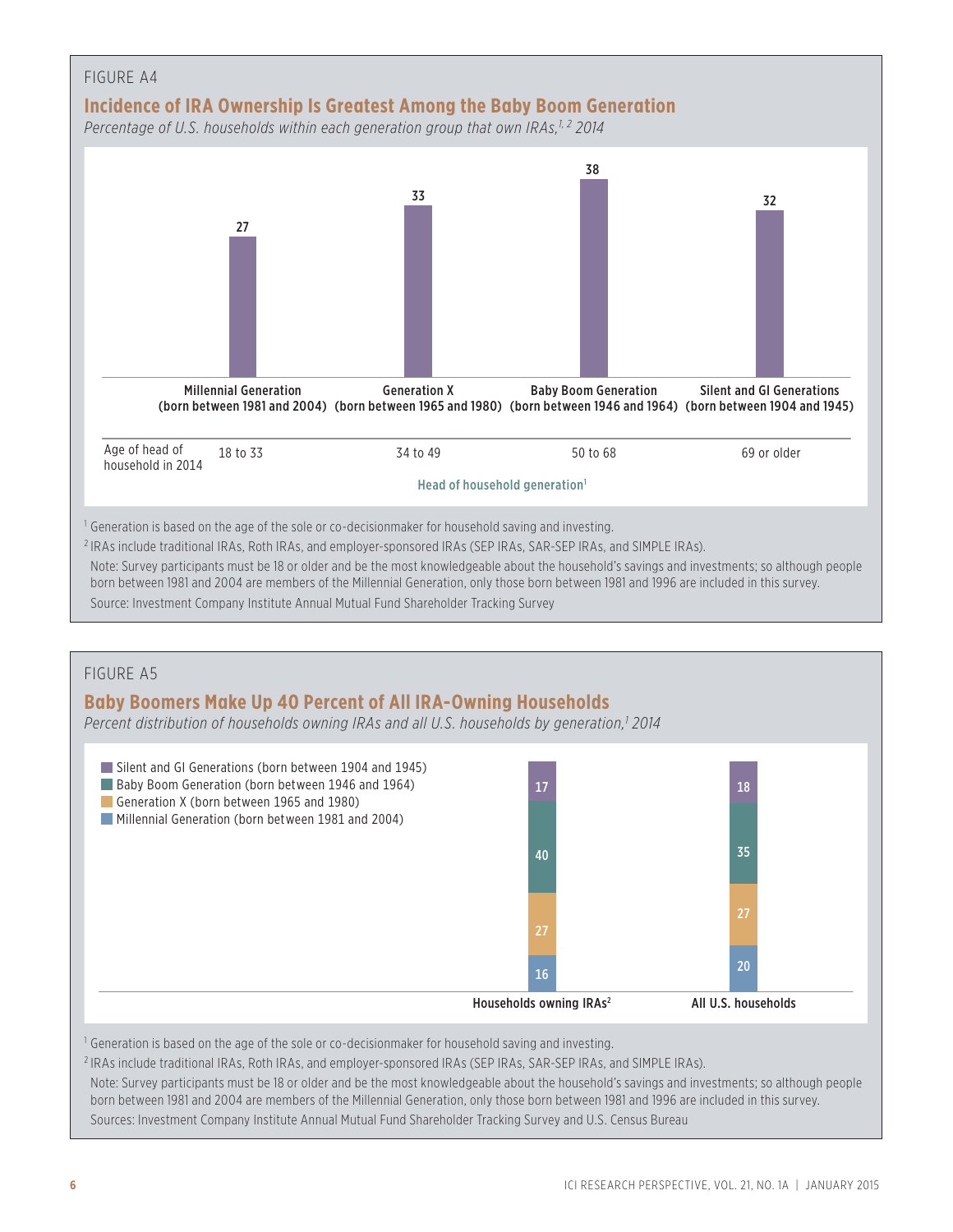In mid-2014, 31 percent of households headed by members of the Baby Boom Generation owned traditional IRAs; 18 percent owned Roth IRAs; and 7 percent owned employer-sponsored IRAs (Figure A6). In mid-2014,

households headed by Baby Boomers held a significant portion of total IRA assets. Fifty-two percent of all IRA assets were held by households headed by members of this generation.<sup>6</sup>

#### FIGURE A6

**U.S. Households Owning Traditional, Roth, and Employer-Sponsored IRAs by Generation**

*Percentage of U.S. households within each generation group,1 2014*



Note: Survey participants must be 18 or older and be the most knowledgeable about the household's savings and investments; so although people born between 1981 and 2004 are members of the Millennial Generation, only those born between 1981 and 1996 are included in this survey. Source: Investment Company Institute Annual Mutual Fund Shareholder Tracking Survey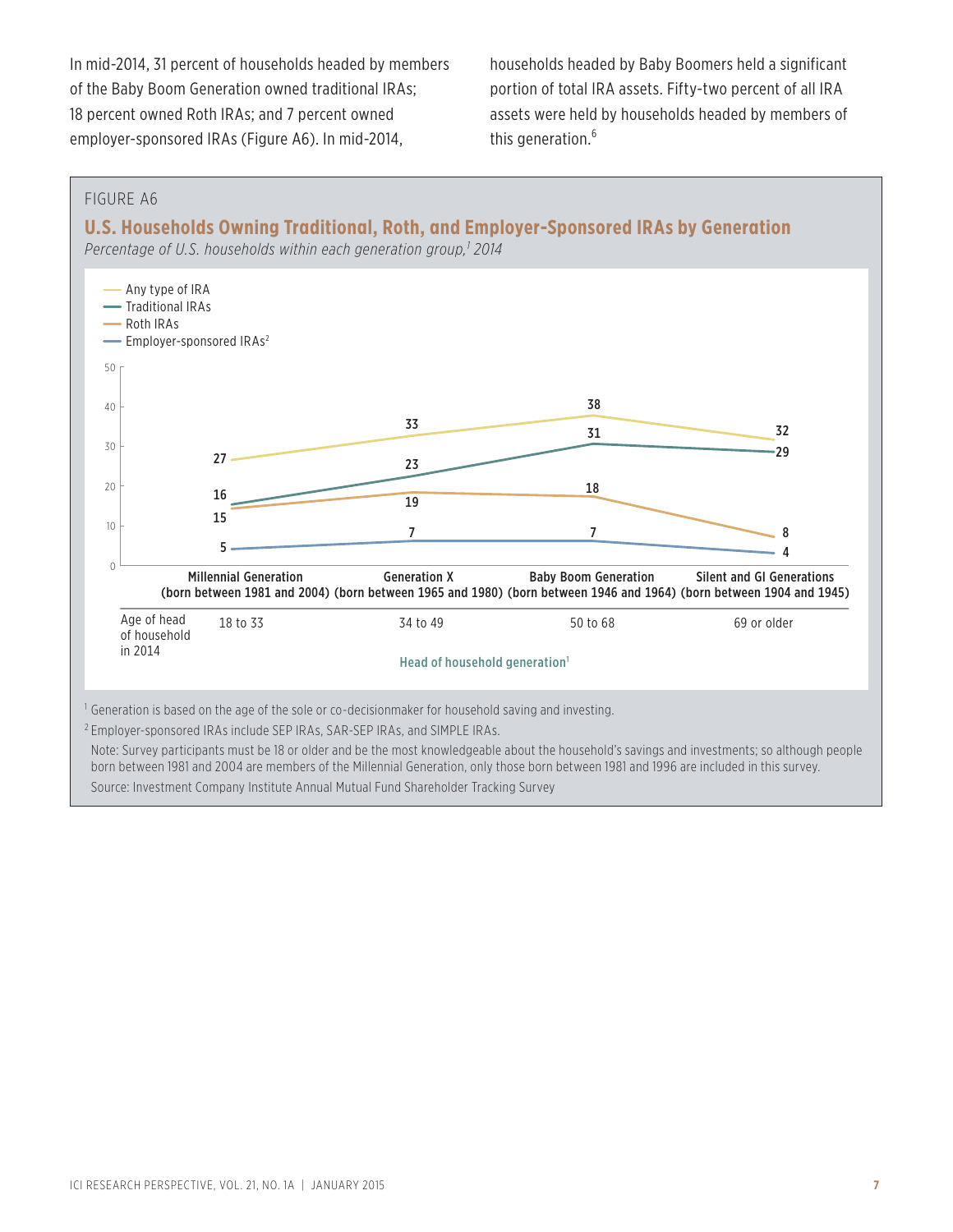## **Households with IRAs Have More Savings Than Other Households**

Both IRAs and employer-sponsored retirement plans provide workers the opportunity to set aside assets for retirement on a tax-advantaged basis. Households with these formal retirement savings arrangements generally have accumulated greater household financial assets compared with households without these arrangements (Figure A7).

## **IRA Balances and Investments**

Median household financial assets in all types of IRAs were \$50,000 in mid-2014 (Figure A8). Household financial assets in traditional IRAs tended to be greater than assets in Roth or employer-sponsored IRAs.

Traditional IRAs have been available longer than the other types of IRAs, and many households' traditional IRAs

contain employer-sponsored retirement plan rollovers. Roth IRAs have been available since 1998 and have had only very limited opportunity to receive rollovers from employersponsored retirement plans.<sup>7</sup>

In mid-2014, the median amount in Roth IRAs was \$20,000, and the median amount in employer-sponsored IRAs was \$20,000. The median household financial assets in traditional IRAs were \$60,000.

IRAs help individuals and families accumulate savings over time. This is particularly evident when traditional IRA holdings are grouped by length of household ownership. For example, households owning traditional IRAs for less than 10 years had median traditional IRA holdings of \$15,000, while households owning traditional IRAs for 20 years or more had median traditional IRA holdings of \$100,000 (Figure A9). Mean traditional IRA holdings, while higher than the median values, exhibited a similar pattern.

#### FIGURE A7

## **Households with Formal Retirement Savings Have Greater Total Financial Assets** *Median total household financial assets by age of head of household\* and formal retirement savings coverage, 2014*



Note: Formal retirement savings include IRAs, employer-sponsored retirement plans (DB or DC plans), or both.

Source: Investment Company Institute Annual Mutual Fund Shareholder Tracking Survey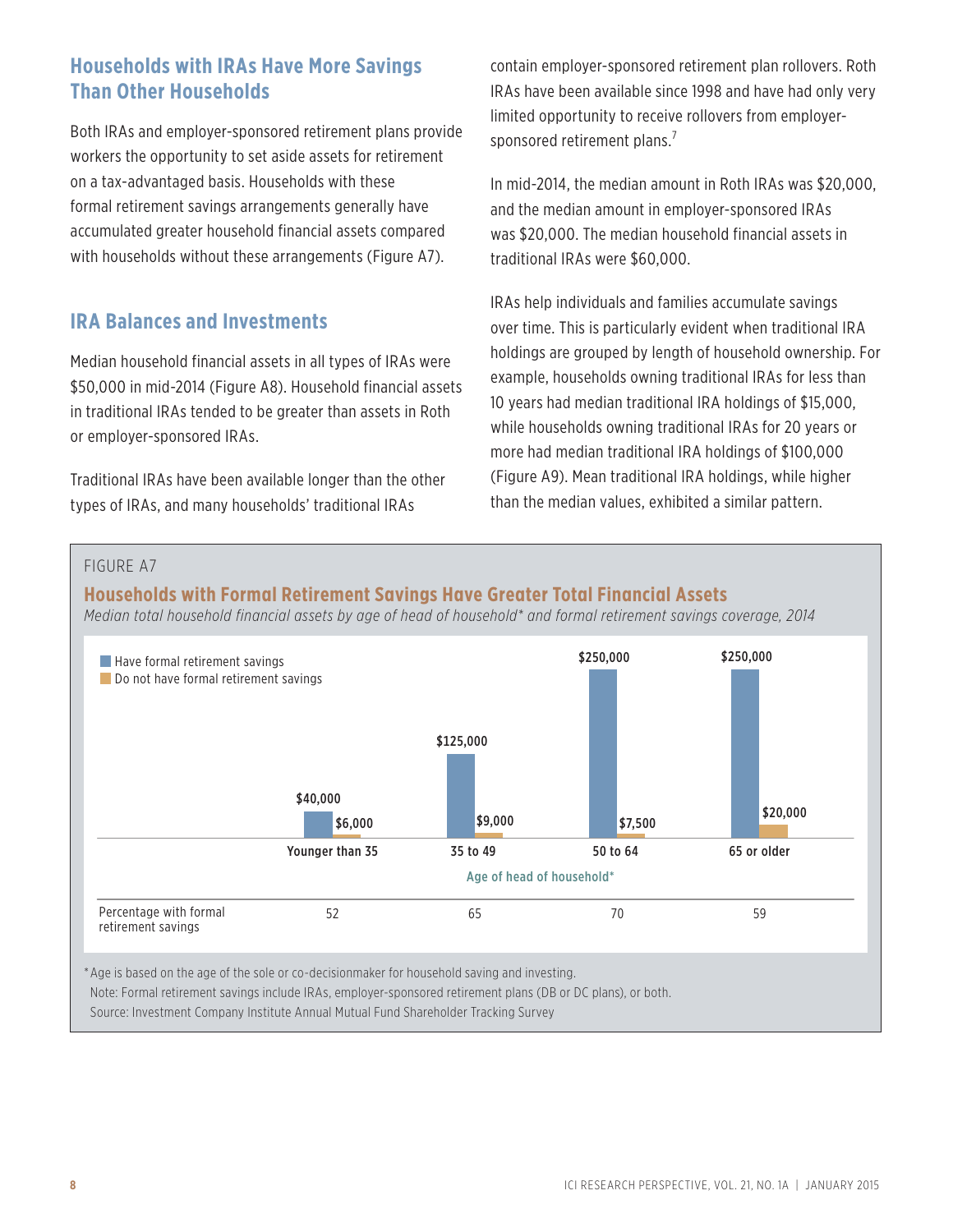## **Household Financial Assets in IRAs by Type of IRA**

*Percentage of households with IRA assets in specified ranges, 2014*

|                        |                                                    |                                   | <b>Type of IRA owned</b>   |                                                 |
|------------------------|----------------------------------------------------|-----------------------------------|----------------------------|-------------------------------------------------|
|                        | <b>Total household</b><br>financial assets in IRAs | <b>Traditional</b><br><b>IRAS</b> | <b>Roth</b><br><b>IRAS</b> | <b>Employer-sponsored</b><br>IRA <sub>s</sub> * |
| Assets in type of IRA  |                                                    |                                   |                            |                                                 |
| Less than \$10,000     | 20%                                                | 17%                               | 32%                        | 33%                                             |
| \$10,000 to \$24,999   | 15                                                 | 16                                | 21                         | 18                                              |
| \$25,000 to \$49,999   | 12                                                 | 12                                | 15                         | 15                                              |
| \$50,000 to \$99,999   | 17                                                 | 18                                | 14                         | 9                                               |
| \$100,000 to \$249,999 | 18                                                 | 18                                | 12                         | 13                                              |
| \$250,000 or more      | 18                                                 | 19                                | 6                          | 12                                              |
| Mean                   | \$153,000                                          | \$151,600                         | \$69,400                   | \$103,700                                       |
| Median                 | \$50,000                                           | \$60,000                          | \$20,000                   | \$20,000                                        |

\* Employer-sponsored IRAs include SEP IRAs, SAR-SEP IRAs, and SIMPLE IRAs.

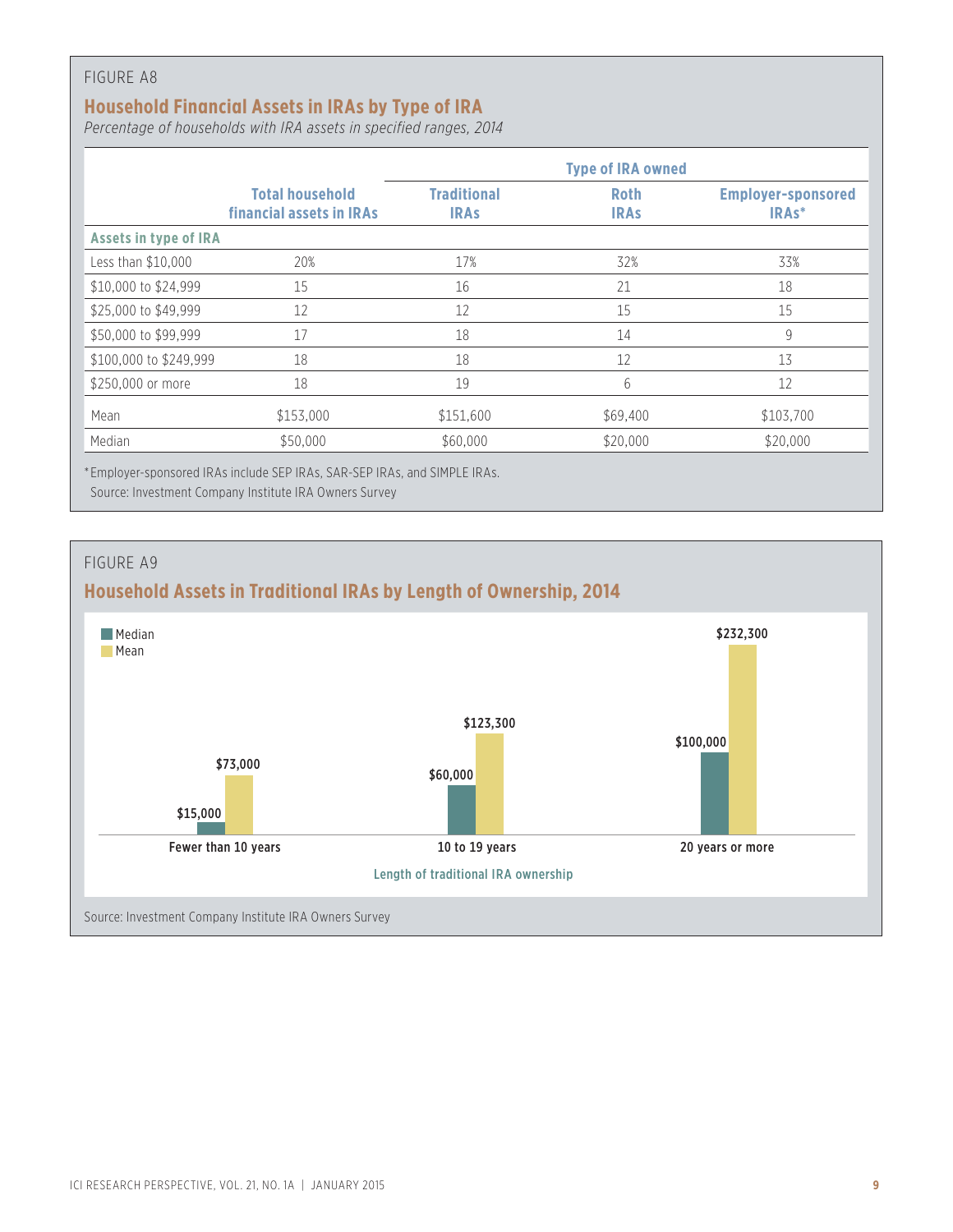Mutual funds were the most common IRA investment (Figure A10). $8$  In mid-2014, 64 percent of IRA-owning households had IRA assets invested in mutual funds, usually equity funds. Forty percent held individual equities in their IRAs. Thirty-one percent of households owning IRAs held

annuities, and 24 percent held bank deposits in their IRAs. On average, households with traditional, Roth, or employersponsored IRAs held three types of investments in those IRAs.

#### FIGURE A10

#### **Types of Investments Held in IRAs**

*Percentage of households with type of IRA indicated,1 2014*

|                                                                                     |                    | <b>Type of IRA owned</b>          |                            |                                                               |
|-------------------------------------------------------------------------------------|--------------------|-----------------------------------|----------------------------|---------------------------------------------------------------|
| <b>IRA investments</b>                                                              | Any type<br>of IRA | <b>Traditional</b><br><b>IRAS</b> | <b>Roth</b><br><b>IRAS</b> | <b>Employer-</b><br>sponsored<br>IRA <sub>s<sup>2</sup></sub> |
| Mutual funds (total)                                                                | 64%                | 64%                               | 57%                        | 46%                                                           |
| Equity funds                                                                        | 51                 | 51                                | 44                         | 39                                                            |
| Bond funds                                                                          | 32                 | 33                                | 21                         | 19                                                            |
| <b>Balanced funds</b>                                                               | 31                 | 30                                | 26                         | 17                                                            |
| Money market funds                                                                  | 27                 | 27                                | 19                         | 17                                                            |
| Individual equities                                                                 | 40                 | 40                                | 31                         | 29                                                            |
| Annuities (total)                                                                   | 31                 | 32                                | 19                         | 18                                                            |
| Fixed annuities                                                                     | 22                 | 22                                | 13                         | 12                                                            |
| Variable annuities                                                                  | 20                 | 22                                | 11                         | 12                                                            |
| Bank savings accounts, money market deposit accounts,<br>or certificates of deposit | 24                 | 24                                | 13                         | 16                                                            |
| Individual bonds (not including U.S. savings bonds)                                 | 14                 | 14                                | 8                          | 12                                                            |
| U.S. savings bonds                                                                  | 11                 | 11                                | 6                          | 9                                                             |
| ETFs                                                                                | 12                 | 11                                | 10                         | 11                                                            |
| Other                                                                               | 4                  | 3                                 | 4                          | 0                                                             |
| Mean number of investment types held in IRA                                         | 3 types            | 3 types                           | 3 types                    | 3 types                                                       |

<sup>1</sup> Multiple responses are included.

<sup>2</sup> Employer-sponsored IRAs include SEP IRAs, SAR-SEP IRAs, and SIMPLE IRAs.

Note: Number of respondents varies.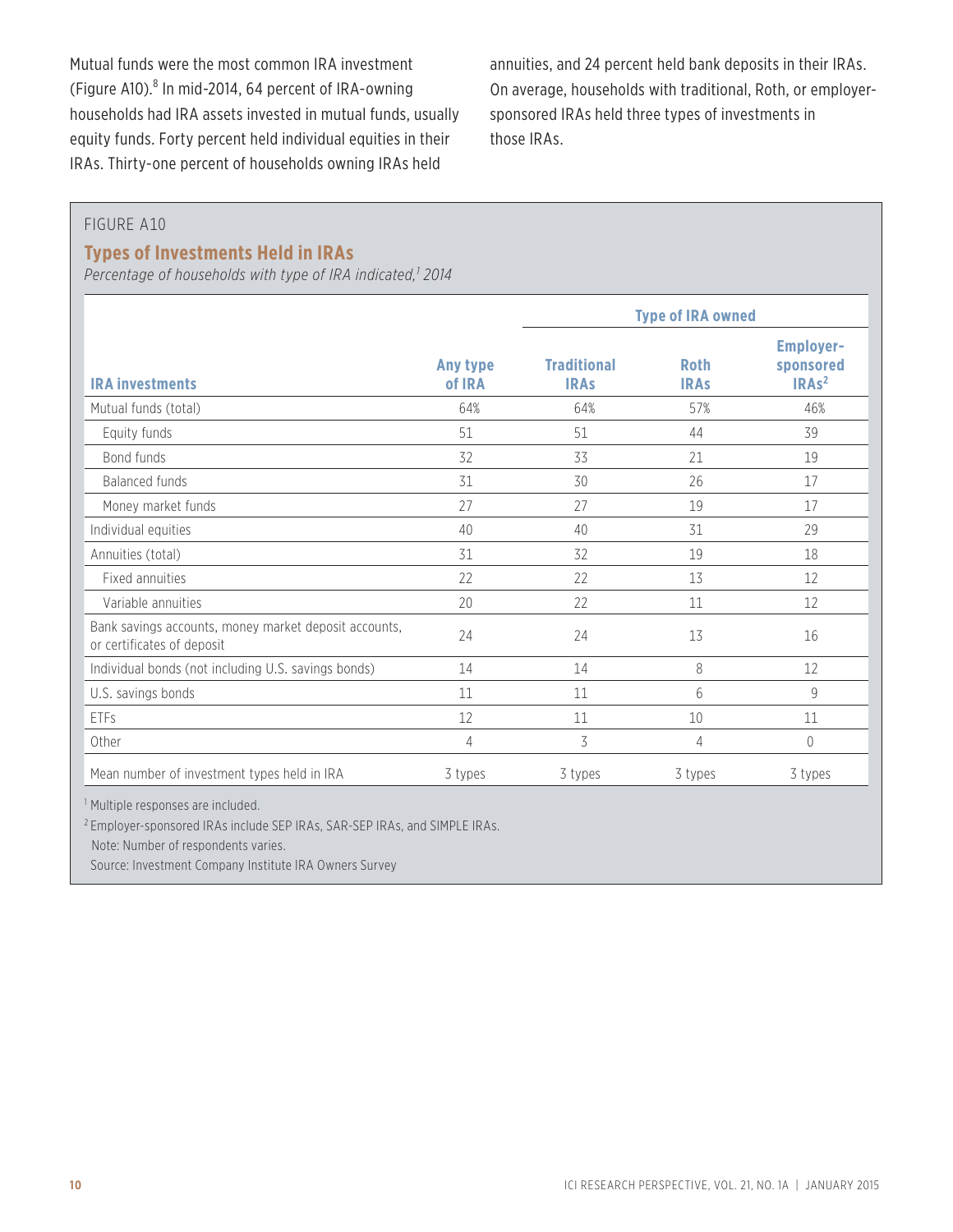## **Contributions to Traditional IRAs and Roth IRAs**

Twenty-three percent of traditional IRA–owning households—an estimated 7.2 million—contributed to their traditional IRAs in tax year 2013, with a median contribution of \$4,500 per household (Figure A11).

Those who contributed to their traditional IRAs typically were younger and had higher household incomes than noncontributors (Figure A11). Thirty-two percent of households owning Roth IRAs—an estimated 6.1 million—contributed to their Roth IRAs in tax year 2013, with a median contribution of \$4,000 per household. Since tax year 2002, individuals aged 50 or older are eligible to make catch-up contributions

#### FIGURE A11

## **Characteristics of Households Owning Traditional IRAs or Roth IRAs in 2014 by Contribution Status in Tax Year 2013**

|                                                                          |                                                                                     | <b>Traditional IRA-owning households</b>                                                      | <b>Roth IRA-owning households</b>                              |                                                              |  |
|--------------------------------------------------------------------------|-------------------------------------------------------------------------------------|-----------------------------------------------------------------------------------------------|----------------------------------------------------------------|--------------------------------------------------------------|--|
|                                                                          | <b>Contributed</b><br>to traditional<br><b>IRA in tax</b><br>year 2013 <sup>1</sup> | <b>Did not</b><br>contribute to<br>traditional<br><b>IRA in tax</b><br>year 2013 <sup>2</sup> | <b>Contributed</b><br>to Roth IRA<br>in tax year<br>$2013^{3}$ | Did not<br>contribute<br>to Roth IRA<br>in tax year<br>20134 |  |
| <b>Median per household</b>                                              |                                                                                     |                                                                                               |                                                                |                                                              |  |
| Age of household sole or co-decisionmaker<br>for saving and investing    | 47 years                                                                            | 57 years                                                                                      | 43 years                                                       | 50 years                                                     |  |
| Household income <sup>5</sup>                                            | \$87,500                                                                            | \$80,000                                                                                      | \$95,000                                                       | \$87,500                                                     |  |
| Household financial assets <sup>6</sup>                                  | \$200,000                                                                           | \$250,000                                                                                     | \$200,000                                                      | \$250,000                                                    |  |
| Household financial assets in all types of IRAs                          | \$62,500                                                                            | \$80,000                                                                                      | \$50,000                                                       | \$60,000                                                     |  |
| Amount contributed per household to each<br>type of IRA in tax year 2013 | \$4,500                                                                             | N/A                                                                                           | \$4,000                                                        | N/A                                                          |  |
| <b>Percentage of households</b>                                          |                                                                                     |                                                                                               |                                                                |                                                              |  |
| Household sole or co-decisionmaker for saving and investing              |                                                                                     |                                                                                               |                                                                |                                                              |  |
| Married or living with a partner                                         | 77%                                                                                 | 68%                                                                                           | 70%                                                            | 73%                                                          |  |
| College or postgraduate degree                                           | 54                                                                                  | 49                                                                                            | 67                                                             | 56                                                           |  |
| Employed full- or part-time                                              | 85                                                                                  | 61                                                                                            | 87                                                             | 72                                                           |  |
| Household has DC retirement plan account                                 | 84                                                                                  | 75                                                                                            | 87                                                             | 81                                                           |  |

<sup>1</sup> Twenty-three percent of households owning traditional IRAs contributed to them in tax year 2013.

<sup>2</sup> Includes all households owning traditional IRAs that did not contribute to them in tax year 2013. Some of these households may have been ineligible to make deductible contributions.

<sup>3</sup> Thirty-two percent of households owning Roth IRAs contributed to them in tax year 2013.

<sup>4</sup> Includes all households owning Roth IRAs that did not contribute to them in tax year 2013. Some of these households may have been ineligible to contribute to Roth IRAs in tax year 2013.

<sup>5</sup> Total reported is household income before taxes in 2013.

<sup>6</sup> Household financial assets include assets in employer-sponsored retirement plans but exclude the household's primary residence.

N/A = not applicable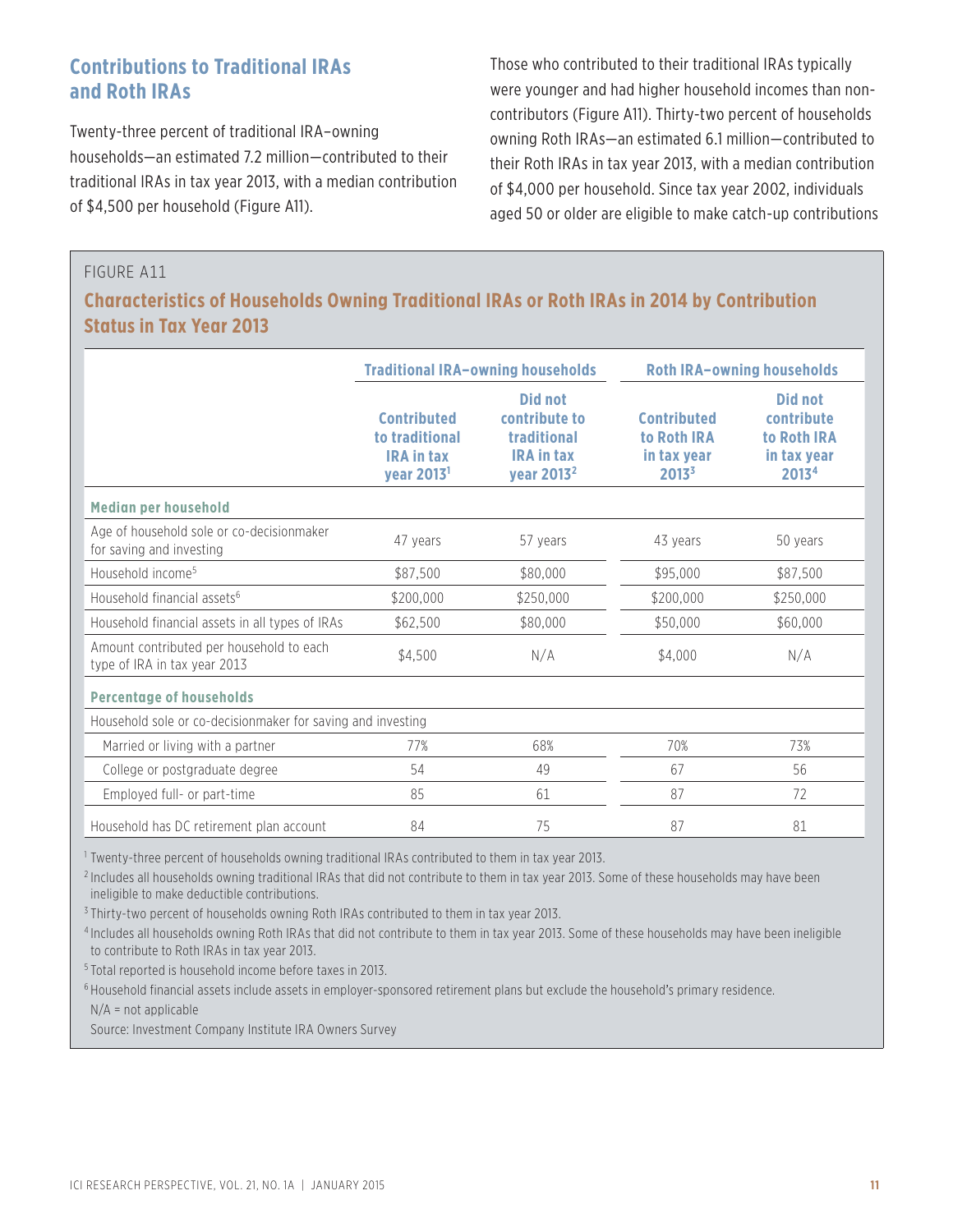to their IRAs.<sup>9</sup> Twenty-four percent of traditional IRA– owning households with individuals aged 50 to 70 in mid-2014 contributed to their traditional IRAs in tax year 2013; 58 percent of these contributing households made catch-up contributions (Figure A12). Twenty-eight percent of Roth IRA–owning households with individuals aged 50 or older in mid-2014 contributed to their Roth IRAs in tax year 2013; 57 percent of these contributing households made catch-up contributions.

## **Demographic Characteristics of IRA-Owning Households**

Saving activity tends to increase with age, educational attainment, and household income; in addition, married people tend to save more than single persons.<sup>10</sup> Households that owned IRAs typically had greater financial assets and higher incomes than households without IRAs (Figure A13). In addition, the financial decisionmakers in households with IRAs generally were older and more likely to be married, employed, and have college or postgraduate degrees, compared with households not owning IRAs.

## FIGURE A12 **Catch-Up Contributions Among IRA Owners**

|                                                                                                                                                           |      |      |      |      | Tax year |      |      |      |      |      |      |
|-----------------------------------------------------------------------------------------------------------------------------------------------------------|------|------|------|------|----------|------|------|------|------|------|------|
|                                                                                                                                                           | 2002 | 2003 | 2004 | 2006 | 2007     | 2008 | 2009 | 2010 | 2011 | 2012 | 2013 |
| Catch-up contributions to traditional IRAs <sup>1</sup><br>Percentage of households owning traditional IRAs that qualified to make catch-up contributions |      |      |      |      |          |      |      |      |      |      |      |
| Made a catch-up contribution                                                                                                                              | 9%   | 13%  | 16%  | 12%  | 15%      | 13%  | 11%  | 14%  | 14%  | 13%  | 14%  |
| Contributed, but did not make<br>a catch-up contribution                                                                                                  | 17   | 20   | 20   | 23   | 10       | 14   | 17   | 14   | 15   | 16   | 10   |
| Did not contribute <sup>2</sup>                                                                                                                           | 74   | 67   | 64   | 65   | 75       | 73   | 72   | 72   | 71   | 71   | 76   |
| Catch-up contributions to Roth IRAs <sup>3</sup><br>Percentage of households owning Roth IRAs that qualified to make catch-up contributions               |      |      |      |      |          |      |      |      |      |      |      |
| Made a catch-up contribution                                                                                                                              | 15%  | 28%  | 33%  | 21%  | 17%      | 23%  | 15%  | 19%  | 19%  | 16%  | 16%  |
| Contributed, but did not make<br>a catch-up contribution                                                                                                  | 12   | 21   | 25   | 28   | 14       | 19   | 23   | 17   | 20   | 18   | 12   |
| Did not contribute                                                                                                                                        | 73   | 51   | 42   | 51   | 69       | 58   | 62   | 64   | 61   | 66   | 72   |

 $^1$  Households may make catch-up contributions to traditional IRAs if a household member is at least 50 years old but younger than 70½ years old.

<sup>2</sup> This group may include households ineligible to make deductible contributions to traditional IRAs.

<sup>3</sup> Households that may make catch-up contributions to Roth IRAs are those with incomes within the limits to contribute to a Roth IRA and in which a household member is aged 50 or older.

Note: Data are not available for tax year 2005.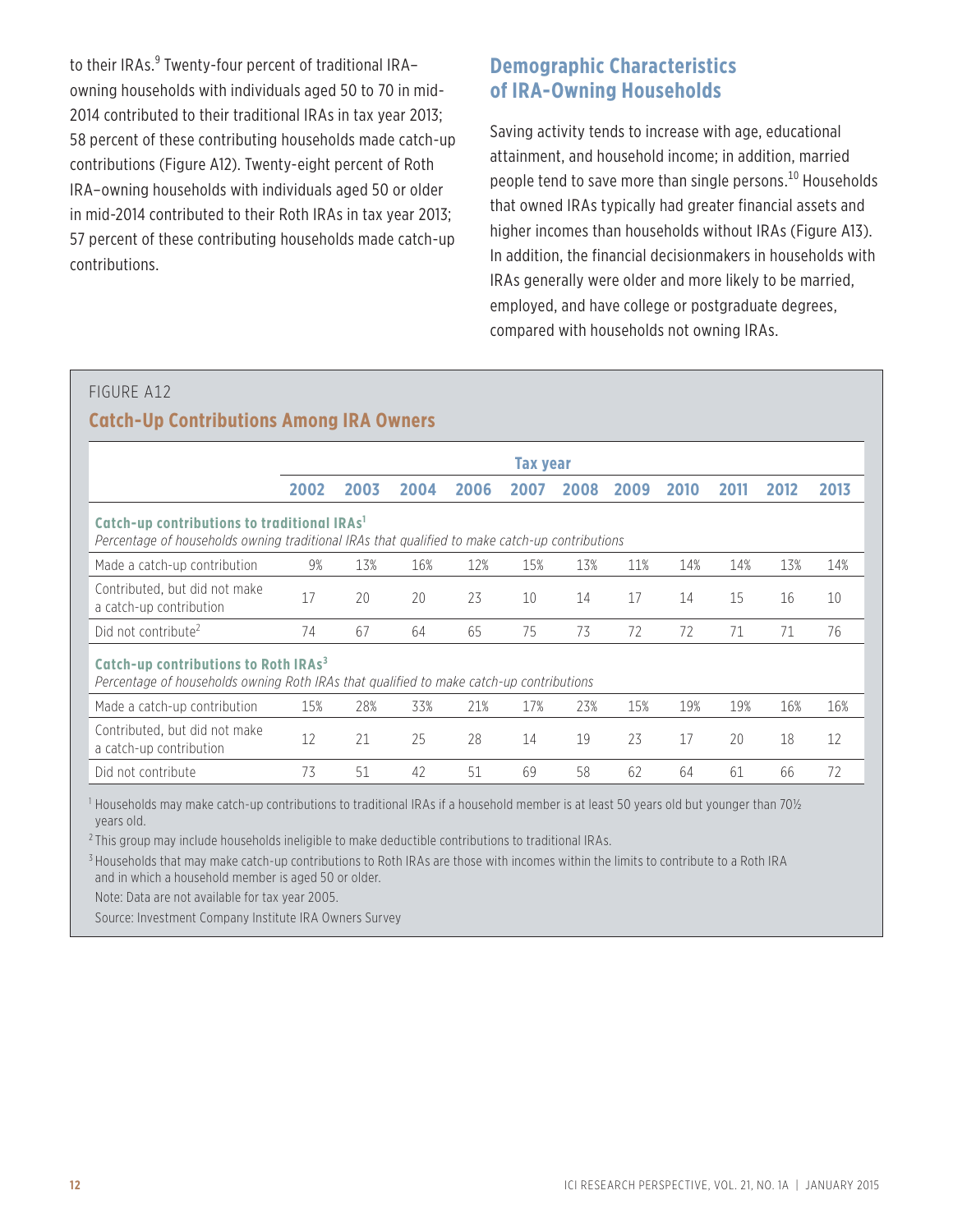*Traditional IRAs*. In mid-2014, 31.1 million, or 25.3 percent of, U.S. households owned traditional IRAs (Figure A1). The financial decisionmakers of households with traditional IRAs tended to be older—33 percent were retired from their lifetime occupations (Figure A13). Seventy-seven percent of households with traditional IRAs also had defined contribution (DC) plan accounts. Thirty-six percent of households with traditional IRAs also owned Roth IRAs, and 13 percent also owned employer-sponsored IRAs.

Households owning traditional IRAs had median assets of \$60,000 in their traditional IRAs, typically held in one account (Figure A14). Households with traditional IRAs that included rollover assets typically had greater IRA assets, including traditional IRA assets, than households whose traditional IRAs did not include rollovers (Figure A15). $^{11}$ Forty-eight percent of traditional IRA–owning households opened their first traditional IRA in 1996 or earlier (Figure A14).

#### FIGURE A13

## **Characteristics of U.S. Households Owning IRAs, 2014**

|                                                                       |                                            | <b>Type of IRA owned</b>          |                            |                                                    |                                                |
|-----------------------------------------------------------------------|--------------------------------------------|-----------------------------------|----------------------------|----------------------------------------------------|------------------------------------------------|
|                                                                       | <b>Households</b><br>owning<br><b>IRAs</b> | <b>Traditional</b><br><b>IRAs</b> | <b>Roth</b><br><b>IRAs</b> | <b>Employer-</b><br>sponsored<br>IRAs <sup>1</sup> | <b>Households</b><br>not owning<br><b>IRAs</b> |
| <b>Median per household</b>                                           |                                            |                                   |                            |                                                    |                                                |
| Age of household sole or co-decisionmaker for saving<br>and investing | 52 years                                   | 54 years                          | 48 years                   | 52 years                                           | 50 years                                       |
| Household income <sup>2</sup>                                         | \$80,500                                   | \$82,000                          | \$87,500                   | \$87,500                                           | \$38,000                                       |
| Household financial assets <sup>3</sup>                               | \$200,000                                  | \$250,000                         | \$200,000                  | \$200,000                                          | \$35,000                                       |
| Household financial assets in all types of IRAs                       | \$50,000                                   | \$72,500                          | \$50,000                   | \$92,500                                           | N/A                                            |
| Share of household financial assets in type of<br>IRA indicated       | 38%                                        | 32%                               | 13%                        | 19%                                                | N/A                                            |
| <b>Percentage of households</b>                                       |                                            |                                   |                            |                                                    |                                                |
| Household sole or co-decisionmaker for saving and investing           |                                            |                                   |                            |                                                    |                                                |
| Married or living with a partner                                      | 69%                                        | 70%                               | 72%                        | 77%                                                | 52%                                            |
| College or postgraduate degree                                        | 52                                         | 50                                | 60                         | 51                                                 | 24                                             |
| Employed full- or part-time                                           | 70                                         | 66                                | 77                         | 78                                                 | 54                                             |
| Retired from lifetime occupation                                      | 29                                         | 33                                | 21                         | 23                                                 | 29                                             |
| Household has DC account or DB plan coverage (total) <sup>4</sup>     | 85                                         | 85                                | 88                         | 84                                                 | 43                                             |
| DC retirement plan account                                            | 78                                         | 77                                | 83                         | 81                                                 | 33                                             |
| DB plan coverage                                                      | 40                                         | 42                                | 37                         | 33                                                 | 22                                             |
| Types of IRAs owned <sup>4</sup>                                      |                                            |                                   |                            |                                                    |                                                |
| <b>Traditional IRA</b>                                                | 75                                         | 100                               | 58                         | 56                                                 | N/A                                            |
| Roth IRA                                                              | 46                                         | 36                                | 100                        | 42                                                 | N/A                                            |
| Employer-sponsored IRA <sup>1</sup>                                   | 18                                         | 13                                | 16                         | 100                                                | N/A                                            |

<sup>1</sup> Employer-sponsored IRAs include SEP IRAs, SAR-SEP IRAs, and SIMPLE IRAs.

<sup>2</sup> Total reported is household income before taxes in 2013.

<sup>3</sup> Household financial assets include assets in employer-sponsored retirement plans but exclude the household's primary residence.

<sup>4</sup> Multiple responses are included.

N/A = not applicable

Sources: Investment Company Institute Annual Mutual Fund Shareholder Tracking Survey and Investment Company Institute IRA Owners Survey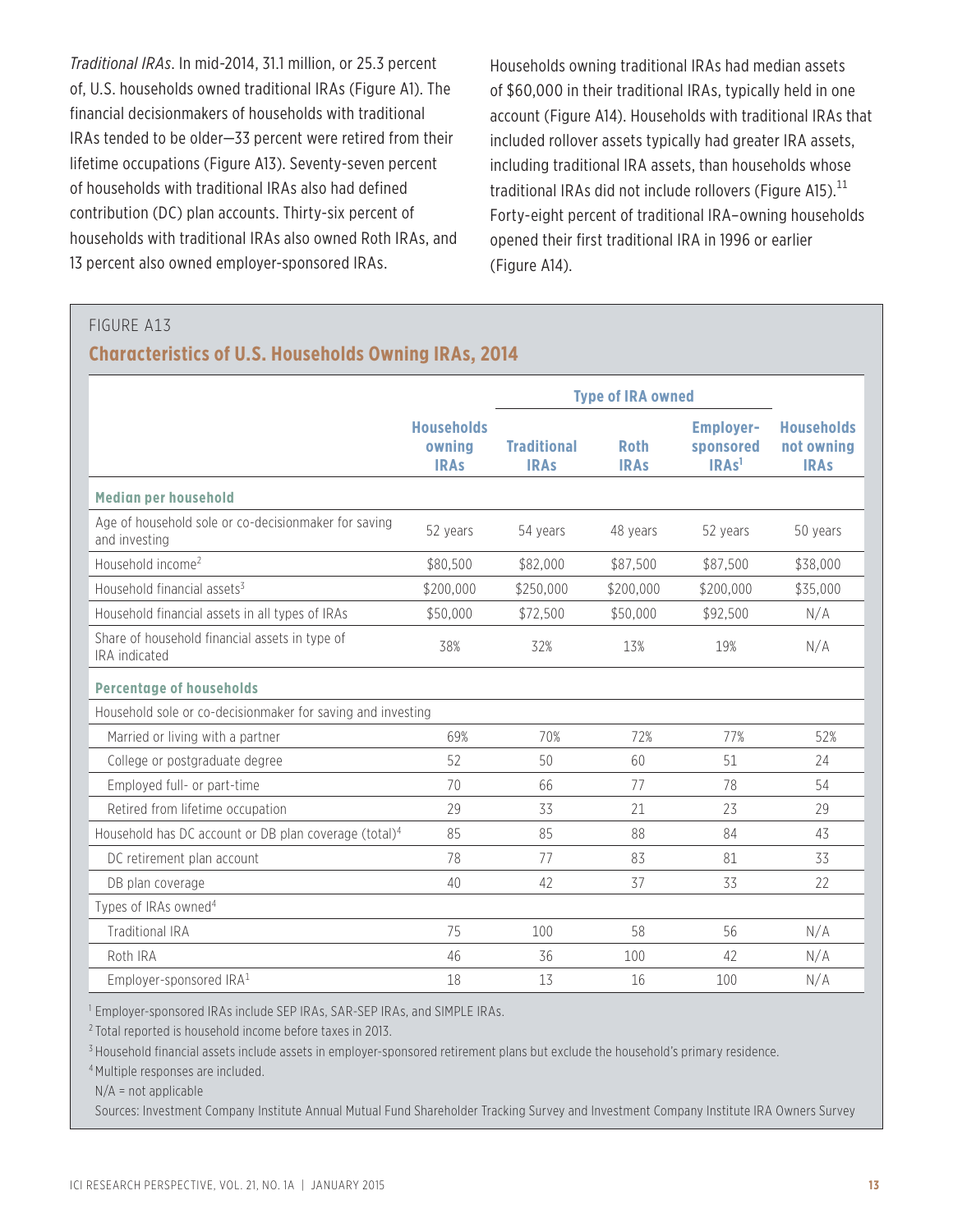Households with traditional IRAs held them through a wide array of financial institutions. In mid-2014, 74 percent of traditional IRA–owning households held traditional IRAs through investment professionals, and 34 percent held traditional IRAs directly at mutual fund companies or discount brokers (Figure A14).

Households with multiple traditional IRAs tended to hold them at different financial services firms. In mid-2014, 48 percent of households with multiple traditional IRAs held each IRA at a different type of financial services firm (Figure A16). Sixteen percent of households with multiple traditional IRAs reported that some of their IRAs were at

#### FIGURE A14

## **Characteristics of U.S. Households Owning Traditional IRAs, 2014**

| Median per household owning traditional IRAs                                 |             |
|------------------------------------------------------------------------------|-------------|
| Amount in traditional IRAs                                                   | \$60,000    |
| Amount contributed to traditional IRAs in tax year 2013 <sup>1</sup>         | \$4,500     |
| Number of traditional IRAs owned                                             | $\mathbf 1$ |
| Percentage of households owning traditional IRAs                             |             |
| Traditional IRA includes rollover from an employer-sponsored retirement plan | 48%         |
| Contributed to a traditional IRA in tax year 2013                            | 23          |
| Deducted a traditional IRA contribution in tax year 2013 <sup>2</sup>        | 24          |
| Made a withdrawal from a traditional IRA in tax year 2013                    | 20          |
| Own traditional IRA <sup>3</sup>                                             |             |
| Respondent                                                                   | 87          |
| Spouse                                                                       | 42          |
| Dependent children                                                           | 5           |
| <b>Number of traditional IRAs owned</b>                                      |             |
| One                                                                          | 52          |
| Two                                                                          | 31          |
| Three or more                                                                | 16          |
| <b>Year first traditional IRA was opened</b>                                 |             |
| 1974 through 1981                                                            | 14          |
| 1982 through 1986                                                            | 11          |
| 1987 through 1991                                                            | 11          |
| 1992 through 1996                                                            | 12          |
| 1997 through 2001                                                            | 18          |
| 2002 through 2006                                                            | 13          |
| 2007 through 2009                                                            | 9           |
| 2010 through mid-2014                                                        | 12          |
| Continued on the next page                                                   |             |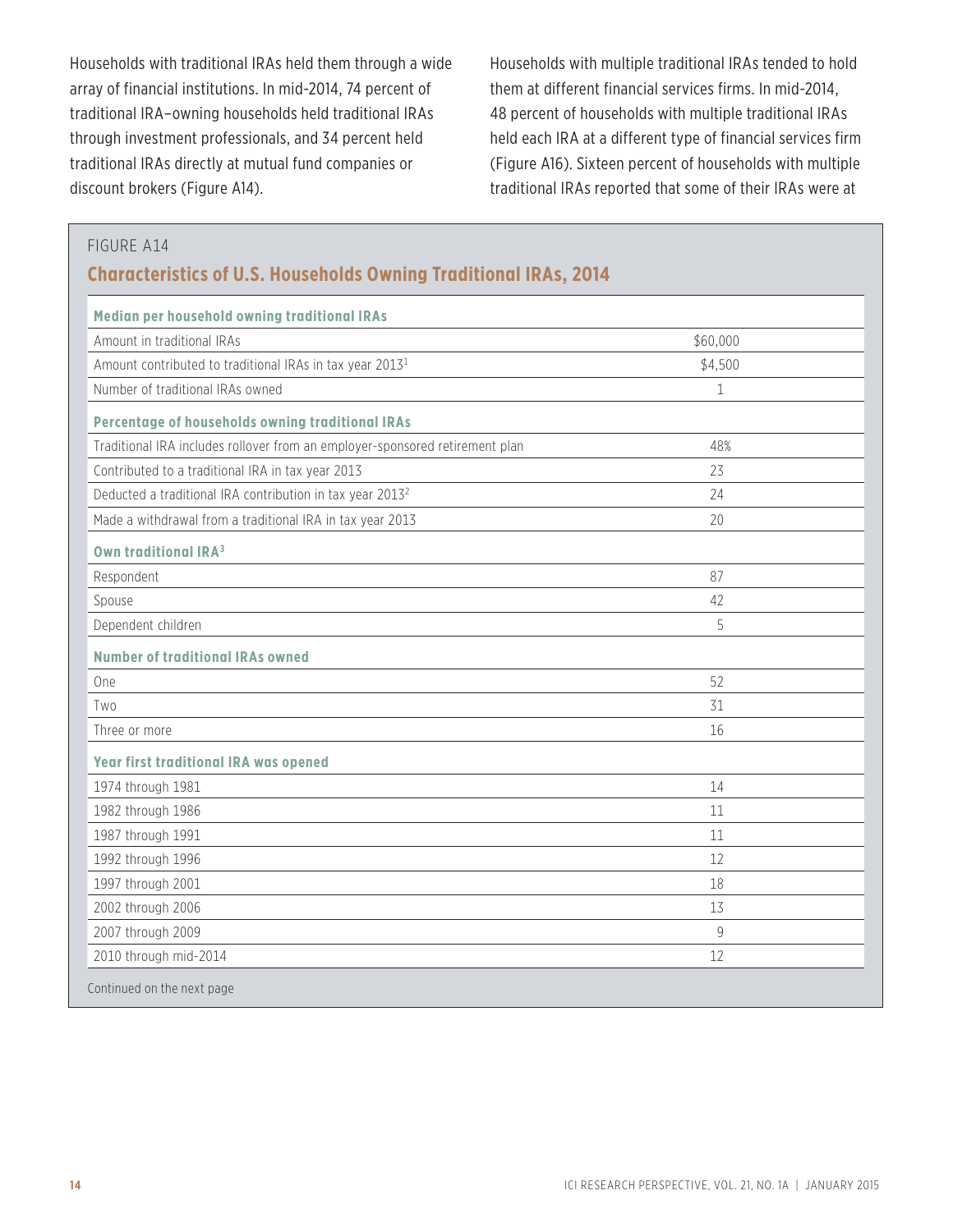| Where traditional IRAs are held <sup>3</sup>          |              |
|-------------------------------------------------------|--------------|
| Investment professional (total)                       | 74%          |
| Full-service brokerage                                | 32           |
| Independent financial planning firm                   | 27           |
| Bank or savings institution                           | 27           |
| Insurance company                                     | $\mathsf{Q}$ |
| Direct sources (total)                                | 34           |
| Mutual fund company                                   | 24           |
| Discount brokerage (total)                            | 14           |
| Discount brokerage firm with walk-in offices          | 10           |
| Discount brokerage firm that is only available online | 4            |

Source: Investment Company Institute IRA Owners Survey

the same type of financial services firm. The remaining 36 percent indicated that all of their IRAs were at the same type of financial services firm, although not necessarily the same firm.

*Roth IRAs*. In mid-2014, 19.2 million, or 15.6 percent of, U.S. households owned Roth IRAs (Figure A1). The financial decisionmakers of Roth IRA households had a median age of 48 years and were the most likely of all IRA household decisionmakers to have college or postgraduate degrees (Figure A13). Fifty-eight percent of Roth IRA–owning households also owned traditional IRAs, and 83 percent had DC plan accounts.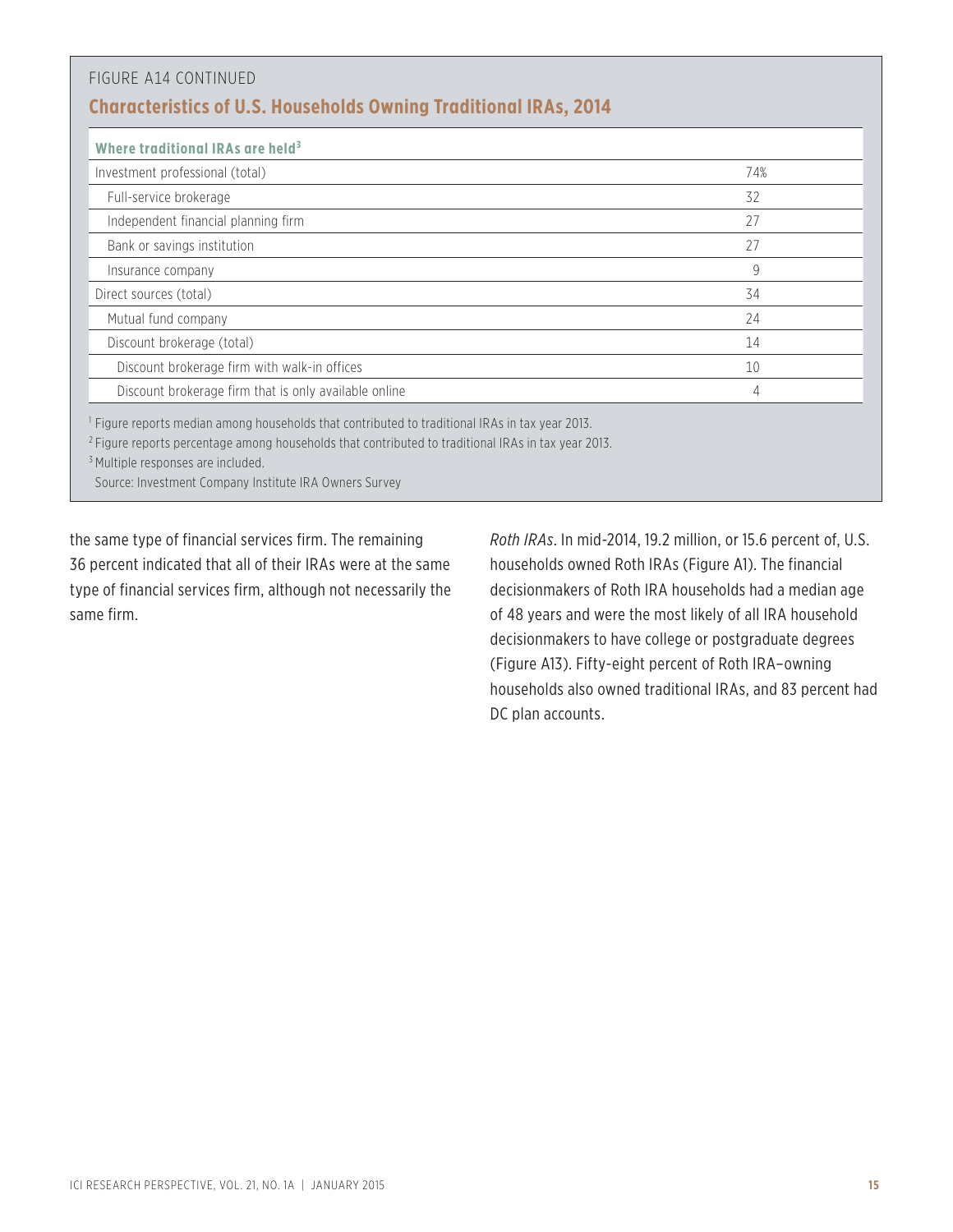## **Characteristics of Households Owning Traditional IRAs With and Without Rollovers from Employer-Sponsored Retirement Plans, 2014**

|                                                                    | <b>Traditional IRA</b><br>includes rollover from<br>employer-sponsored<br>retirement plan <sup>1</sup> | <b>Traditional IRA does not</b><br>include rollover from<br>employer-sponsored<br>retirement plan <sup>2</sup> |
|--------------------------------------------------------------------|--------------------------------------------------------------------------------------------------------|----------------------------------------------------------------------------------------------------------------|
| Median per household                                               |                                                                                                        |                                                                                                                |
| Age of household sole or co-decisionmaker for saving and investing | 55 years                                                                                               | 54 years                                                                                                       |
| Household income <sup>3</sup>                                      | \$87,500                                                                                               | \$80,000                                                                                                       |
| Household financial assets <sup>4</sup>                            | \$260,000                                                                                              | \$200,000                                                                                                      |
| Household financial assets in all types of IRAs                    | \$100,000                                                                                              | \$48,000                                                                                                       |
| Amount in traditional IRAs                                         | \$87,500                                                                                               | \$30,000                                                                                                       |
| Number of traditional IRAs owned                                   | $\overline{2}$                                                                                         | 1                                                                                                              |
| <b>Percentage of households</b>                                    |                                                                                                        |                                                                                                                |
| Household sole or co-decisionmaker for saving and investing        |                                                                                                        |                                                                                                                |
| Married or living with a partner                                   | 74%                                                                                                    | 66%                                                                                                            |
| Widowed                                                            | $6\overline{6}$                                                                                        | 10                                                                                                             |
| College or postgraduate degree                                     | 54                                                                                                     | 46                                                                                                             |
| Employed full- or part-time                                        | 68                                                                                                     | 65                                                                                                             |
| Retired from lifetime occupation                                   | 33                                                                                                     | 33                                                                                                             |
| Where traditional IRAs are held <sup>5</sup>                       |                                                                                                        |                                                                                                                |
| Investment professional (total)                                    | 77                                                                                                     | 72                                                                                                             |
| Full-service brokerage                                             | 37                                                                                                     | 27                                                                                                             |
| Independent financial planning firm                                | 28                                                                                                     | 25                                                                                                             |
| Bank or savings institution                                        | 23                                                                                                     | 31                                                                                                             |
| Insurance company                                                  | $\mathsf{Q}$                                                                                           | $\mathsf{Q}$                                                                                                   |
| Direct market (total)                                              | 36                                                                                                     | 31                                                                                                             |
| Mutual fund company                                                | 26                                                                                                     | 22                                                                                                             |
| Discount brokerage (total)                                         | 14                                                                                                     | 13                                                                                                             |
| Discount brokerage with walk-in offices                            | 11                                                                                                     | 9                                                                                                              |
| Discount brokerage firm that is only available online              | 4                                                                                                      | 5                                                                                                              |

<sup>1</sup> Forty-eight percent of households owning traditional IRAs have traditional IRAs that include rollovers from employer-sponsored retirement plans.

<sup>2</sup> Fifty-two percent of households owning traditional IRAs have traditional IRAs that do not include rollovers from employer-sponsored retirement plans.

 $3$  Total reported is household income before taxes in 2013.

<sup>4</sup> Household financial assets include assets in employer-sponsored retirement plans but exclude the household's primary residence.

<sup>5</sup> Multiple responses are included.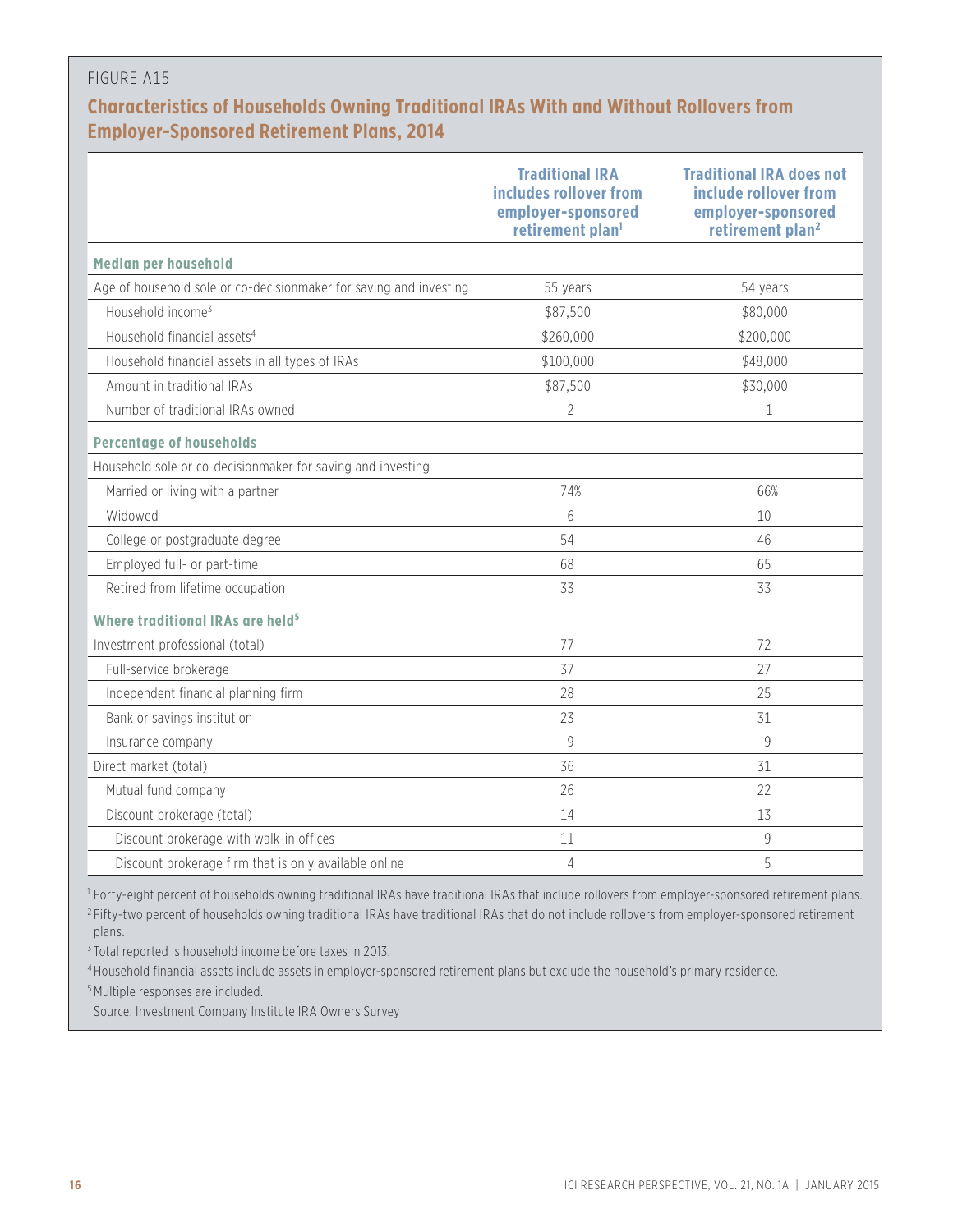

Households owning Roth IRAs typically owned one Roth IRA account, with a median balance of \$20,000 (Figure A17). Households with Roth IRAs that were funded by conversions from traditional IRAs typically had greater IRA assets, including Roth IRA assets, than households whose Roth IRAs were not funded by conversions from traditional IRAs (Figure A18).<sup>12</sup> Nineteen percent of Roth IRA-owning households initially opened their Roth IRAs in 1998, the first year they were offered and the only year in which taxes on conversions could be spread over four years (Figure A17).  $^{13}$ Another 20 percent opened their Roth IRAs between 1999 and 2001, and the remaining 61 percent opened their first Roth IRAs in 2002 or later.<sup>14</sup> Forty-five percent of households owning Roth IRAs opened one as their first IRA. Roth IRA–owning households mostly held Roth IRAs at mutual fund companies, full-service brokerages, or independent financial planning firms.

## **Traditional IRA Withdrawals Mostly Were Made by Older Owners**

Households making traditional IRA withdrawals tend to be older and retired. In tax year 2013, among households that took traditional IRA withdrawals, the median age of the household decisionmaker surveyed was 72, compared with a median age of 51 among households not taking distributions (Figure A19). Seventy-two percent of households owning traditional IRAs in mid-2014 and taking withdrawals in tax year 2013 were headed by retired individuals. Typically, withdrawals from traditional IRAs were taken to fulfill required minimum distributions (RMDs). Sixty-five percent of households owning traditional IRAs in mid-2014 and making withdrawals in tax year 2013 calculated their withdrawal amount based on the RMD.<sup>15</sup> Twenty percent of traditional IRA–owning households taking withdrawals reported they withdrew lump sums based on needs in tax year 2013.

Households that were retired and took traditional IRA withdrawals usually did so to pay for living expenses or to reinvest or save the withdrawal amount in another account. In tax year 2013, 41 percent reported using traditional IRA withdrawals to pay for living expenses (Figure A19). Thirtyeight percent of households making withdrawals in tax year 2013 reinvested or saved the withdrawal amount in another account.<sup>16</sup>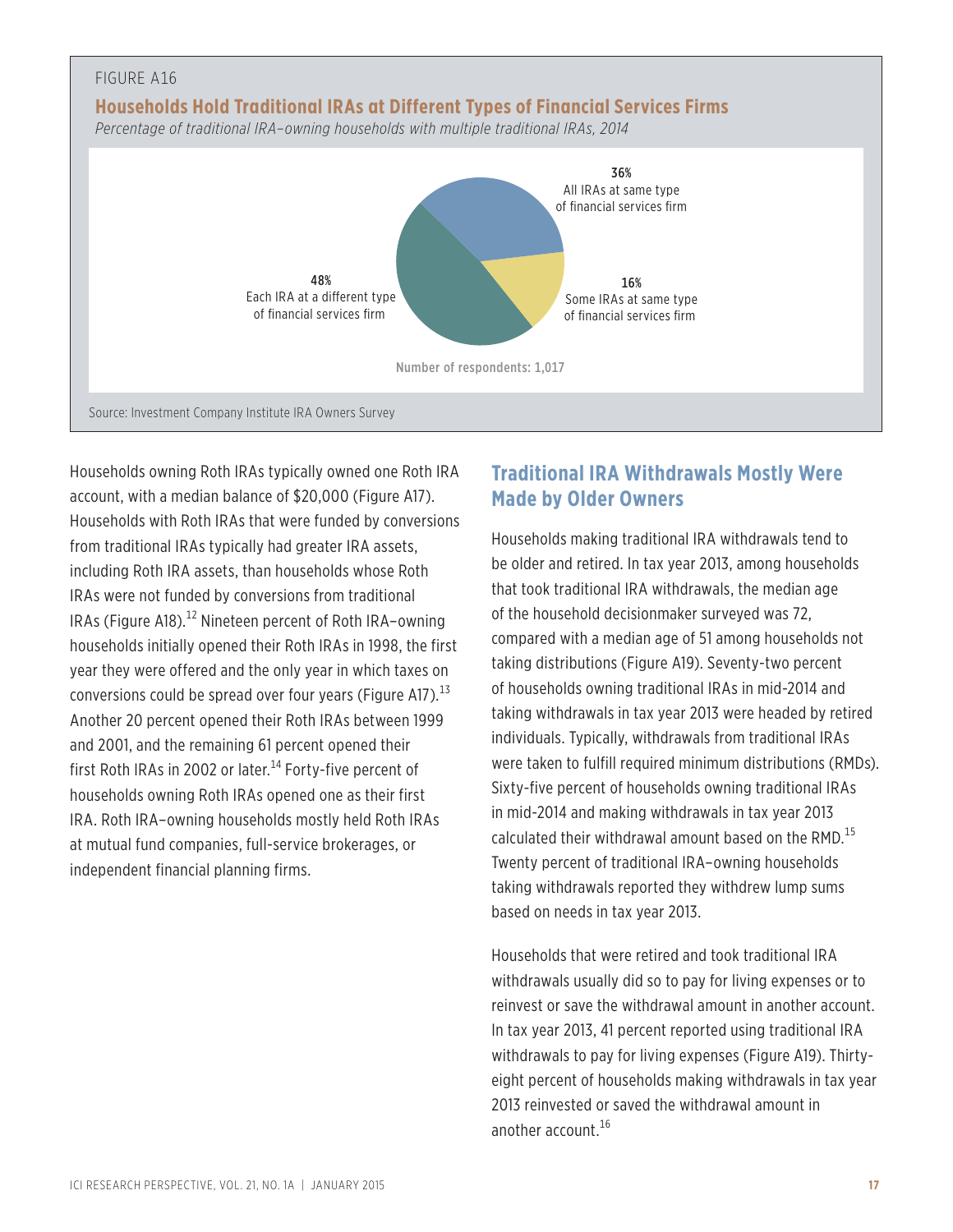| <b>Characteristics of U.S. Households Owning Roth IRAs, 2014</b>                    |          |
|-------------------------------------------------------------------------------------|----------|
| Median per household owning Roth IRAs                                               |          |
| Amount in Roth IRAs                                                                 | \$20,000 |
| Amount contributed to Roth IRAs in tax year 2013 <sup>1</sup>                       | \$4,000  |
| Number of Roth IRAs owned                                                           | 1        |
| Percentage of households owning Roth IRAs                                           |          |
| Roth IRA was first IRA owned                                                        | 45%      |
| Roth IRA was funded by a conversion from a traditional IRA                          | 18       |
| Contributed to a Roth IRA in tax year 2013                                          | 32       |
| Roth IRA assets include assets initially from an employer-sponsored retirement plan | 18       |
| Made a withdrawal from a Roth IRA in tax year 2013                                  | 3        |
| Own Roth IRA <sup>2</sup>                                                           |          |
| Respondent                                                                          | 88       |
| Spouse                                                                              | 39       |
| Dependent children                                                                  | 3        |
| <b>Number of Roth IRAs owned</b>                                                    |          |
| One                                                                                 | 61       |
| Two                                                                                 | 31       |
| Three or more                                                                       | 8        |
| <b>Year first Roth IRA was opened</b>                                               |          |
| 1998                                                                                | 19       |
| 1999 through 2001                                                                   | 20       |
| 2002 through 2004                                                                   | 12       |
| 2005 through 2007                                                                   | 12       |
| 2008 through 2009                                                                   | 9        |
| 2010                                                                                | 6        |
| 2011 through mid-2014                                                               | 22       |
| Where Roth IRAs are held <sup>2</sup>                                               |          |
| Investment professional (total)                                                     | 71       |
| Full-service brokerage                                                              | 29       |
| Independent financial planning firm                                                 | 29       |
| Bank or savings institution                                                         | 19       |
| Insurance company                                                                   | 6        |
| Direct sources (total)                                                              | 31       |
| Mutual fund company                                                                 | 21       |
| Discount brokerage (total)                                                          | 13       |
| Discount brokerage firm with walk-in offices                                        | $10\,$   |
| Discount brokerage firm that is only available online                               | 4        |

<sup>2</sup> Multiple responses are included.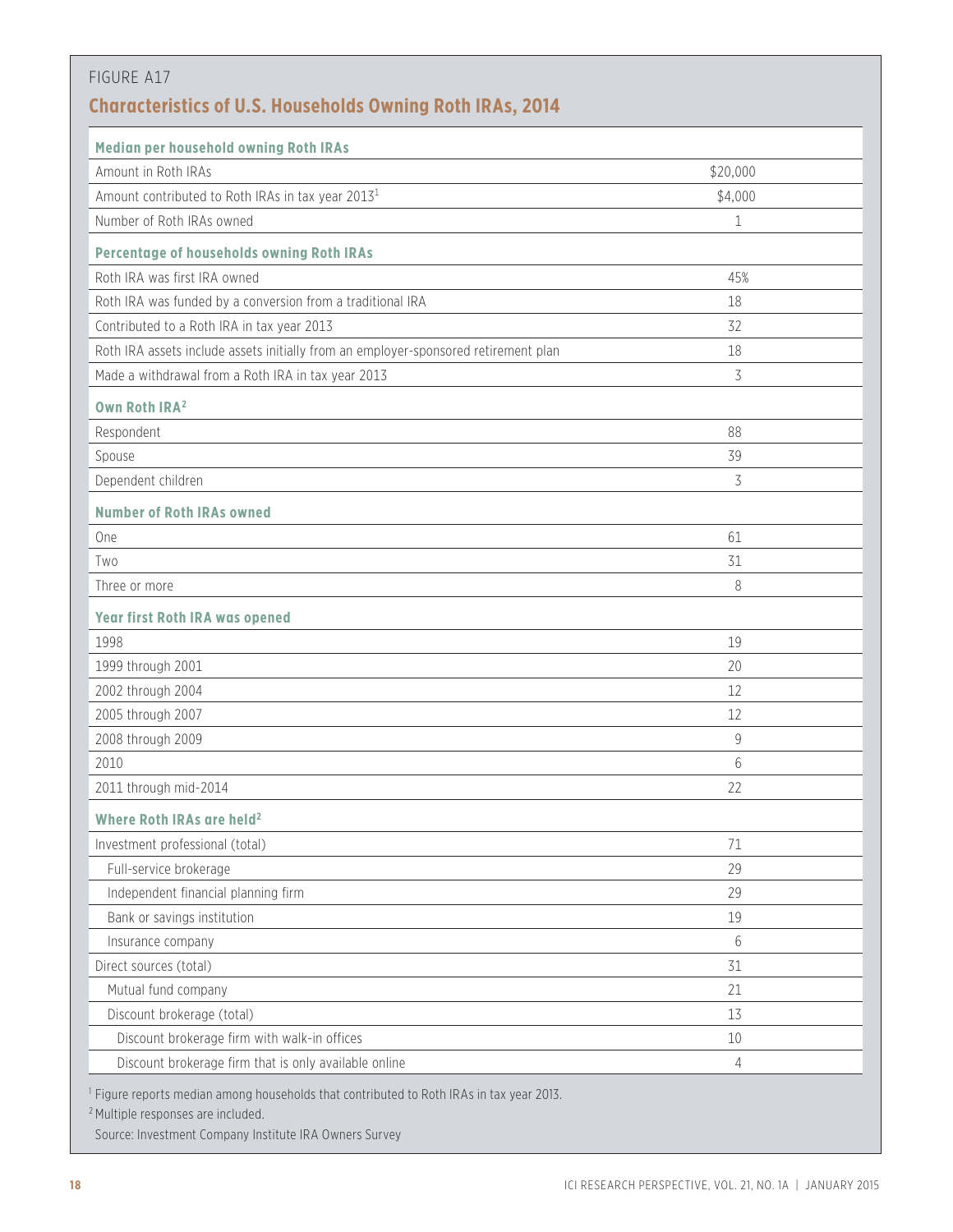## **Characteristics of Households Owning Roth IRAs With and Without Conversions, 2014**

|                                                                    | <b>Roth IRA was funded</b><br>by a conversion from a<br>traditional IRA <sup>1</sup> | <b>Roth IRA was not funded</b><br>by a conversion from a<br>traditional IRA <sup>2</sup> |
|--------------------------------------------------------------------|--------------------------------------------------------------------------------------|------------------------------------------------------------------------------------------|
| Median per household                                               |                                                                                      |                                                                                          |
| Age of household sole or co-decisionmaker for saving and investing | 54 years                                                                             | 46 years                                                                                 |
| Household income <sup>3</sup>                                      | \$100,000                                                                            | \$87,500                                                                                 |
| Household financial assets <sup>4</sup>                            | \$500,000                                                                            | \$200,000                                                                                |
| Household financial assets in all types of IRAs                    | \$137,500                                                                            | \$40,000                                                                                 |
| Amount in Roth IRAs                                                | \$75,000                                                                             | \$16,000                                                                                 |
| Number of Roth IRAs owned                                          | 2                                                                                    | 1                                                                                        |
| <b>Percentage of households</b>                                    |                                                                                      |                                                                                          |
| Household sole or co-decisionmaker for saving and investing        |                                                                                      |                                                                                          |
| Married or living with a partner                                   | 76%                                                                                  | 71%                                                                                      |
| Widowed                                                            | 8                                                                                    | 3                                                                                        |
| College or postgraduate degree                                     | 68                                                                                   | 59                                                                                       |
| Employed full- or part-time                                        | 69                                                                                   | 79                                                                                       |
| Retired from lifetime occupation                                   | 30                                                                                   | 19                                                                                       |
| <b>Year first Roth IRA was opened</b>                              |                                                                                      |                                                                                          |
| 1998                                                               | 34                                                                                   | 16                                                                                       |
| 1999 through 2001                                                  | 26                                                                                   | 19                                                                                       |
| 2002 through 2004                                                  | 9                                                                                    | 13                                                                                       |
| 2005 through 2007                                                  | 5                                                                                    | 13                                                                                       |
| 2008 through 2009                                                  | 8                                                                                    | 9                                                                                        |
| 2010                                                               | 6                                                                                    | 6                                                                                        |
| 2011 through mid-2014                                              | 12                                                                                   | 24                                                                                       |

<sup>1</sup> Eighteen percent of households owning Roth IRAs have Roth IRAs funded by conversions from traditional IRAs.

<sup>2</sup> Eighty-two percent of households owning Roth IRAs have Roth IRAs that are not funded by conversions from traditional IRAs.

<sup>3</sup> Total reported is household income before taxes in 2013.

<sup>4</sup> Household financial assets include assets in employer-sponsored retirement plans but exclude the household's primary residence. Source: Investment Company Institute IRA Owners Survey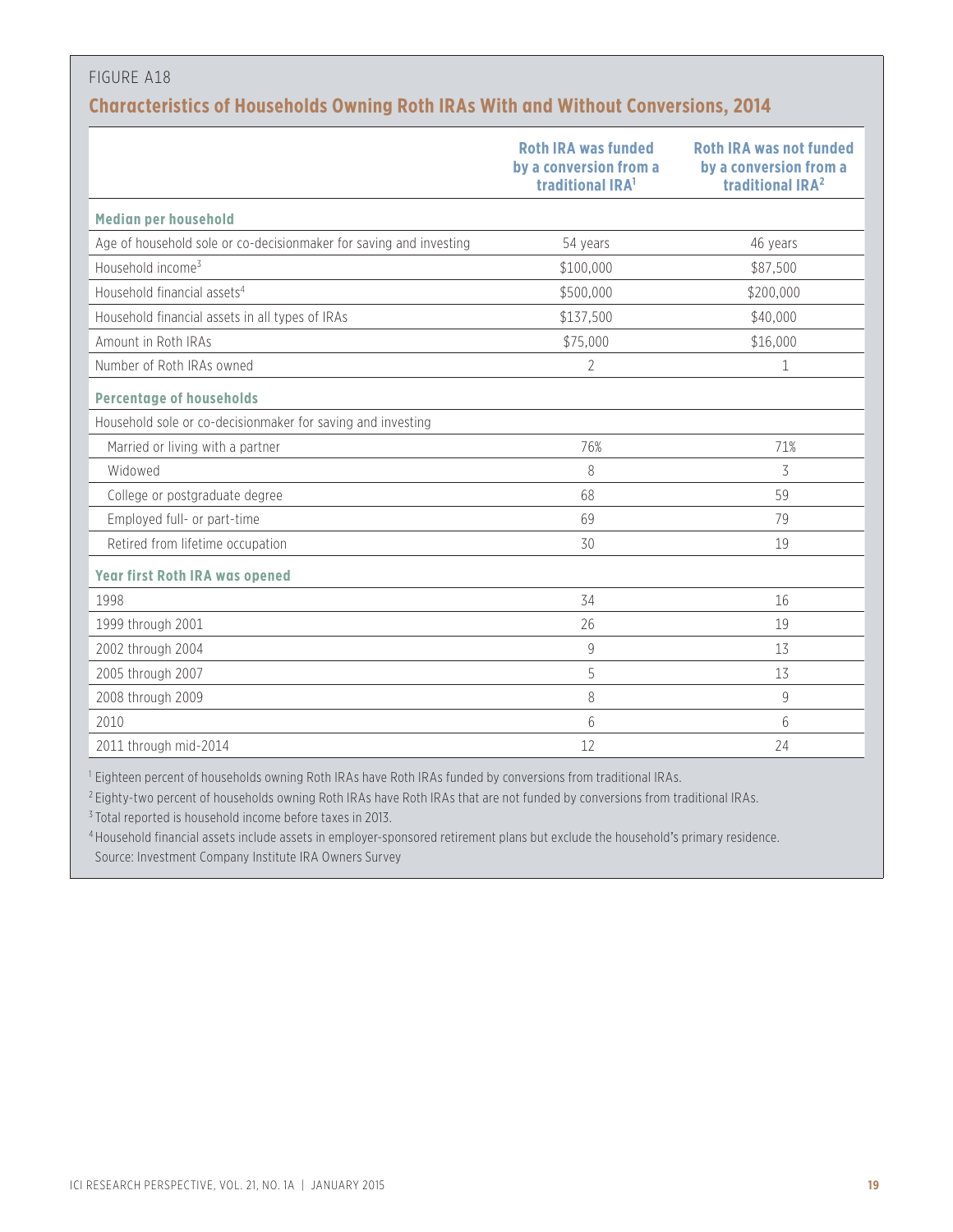#### **Most Traditional IRA Withdrawals Are Made to Meet Required Minimum Distributions**

*Characteristics of U.S. households owning traditional IRAs in mid-2014 by withdrawal status in tax year 2013*

|                                                                     | Made a withdrawal<br>from a traditional IRA<br>in tax year 2013 <sup>1</sup> | Did not make a withdrawal<br>from a traditional IRA<br>in tax year 2013 <sup>2</sup> |
|---------------------------------------------------------------------|------------------------------------------------------------------------------|--------------------------------------------------------------------------------------|
| Median per household                                                |                                                                              |                                                                                      |
| Age of household sole or co-decisionmaker for saving and investing  | 72 years                                                                     | 51 years                                                                             |
| Household income <sup>3</sup>                                       | \$62,500                                                                     | \$87,500                                                                             |
| Household financial assets <sup>4</sup>                             | \$425,000                                                                    | \$200,000                                                                            |
| Household financial assets in all types of IRAs                     | \$120,000                                                                    | \$62,500                                                                             |
| <b>Percentage of households</b>                                     |                                                                              |                                                                                      |
| Household sole or co-decisionmaker for saving and investing:        |                                                                              |                                                                                      |
| Married or living with a partner                                    | 62%                                                                          | 72%                                                                                  |
| Widowed                                                             | 20                                                                           | 5                                                                                    |
| College or postgraduate degree                                      | 45                                                                           | 51                                                                                   |
| Employed full- or part-time                                         | 29                                                                           | 76                                                                                   |
| Retired from lifetime occupation                                    | 72                                                                           | 23                                                                                   |
| How withdrawal was determined                                       |                                                                              |                                                                                      |
| Withdraw to meet the IRS's required minimum distribution            | 65                                                                           | N/A                                                                                  |
| Withdraw a lump sum based on needs                                  | 20                                                                           | N/A                                                                                  |
| Withdraw a regular dollar amount                                    | 8                                                                            | N/A                                                                                  |
| Withdraw a fixed percentage of the account balance                  | 3                                                                            | N/A                                                                                  |
| Withdraw an amount based on life expectancy                         | $\overline{2}$                                                               | N/A                                                                                  |
| Some other way                                                      | $\overline{2}$                                                               | N/A                                                                                  |
| Purpose of traditional IRA withdrawal in retirement <sup>5, 6</sup> |                                                                              |                                                                                      |
| Took withdrawals to pay for living expenses                         | 41                                                                           | N/A                                                                                  |
| Spent it on a car, boat, or big-ticket item other than a home       | 9                                                                            | N/A                                                                                  |
| Spent it on a healthcare expense                                    | 22                                                                           | N/A                                                                                  |
| Used it for an emergency                                            | 12                                                                           | N/A                                                                                  |
| Used it for home purchase, repair, or remodeling                    | 22                                                                           | N/A                                                                                  |
| Reinvested or saved it in another account                           | 38                                                                           | N/A                                                                                  |
| Paid for education                                                  | 6                                                                            | N/A                                                                                  |
| Some other purpose                                                  | 13                                                                           | N/A                                                                                  |

<sup>1</sup> Twenty percent of households owning traditional IRAs withdrew money from them in tax year 2013.

<sup>2</sup> Eighty percent of households owning traditional IRAs did not withdraw money from them in tax year 2013.

<sup>3</sup> Total reported is household income before taxes in tax year 2013.

<sup>4</sup> Household financial assets include assets in employer-sponsored retirement plans but exclude the household's primary residence.

<sup>5</sup> Figure reported for traditional IRA–owning households that took a withdrawal and in which either the head of household or spouse is retired.

<sup>6</sup> Multiple responses are included.

N/A = not applicable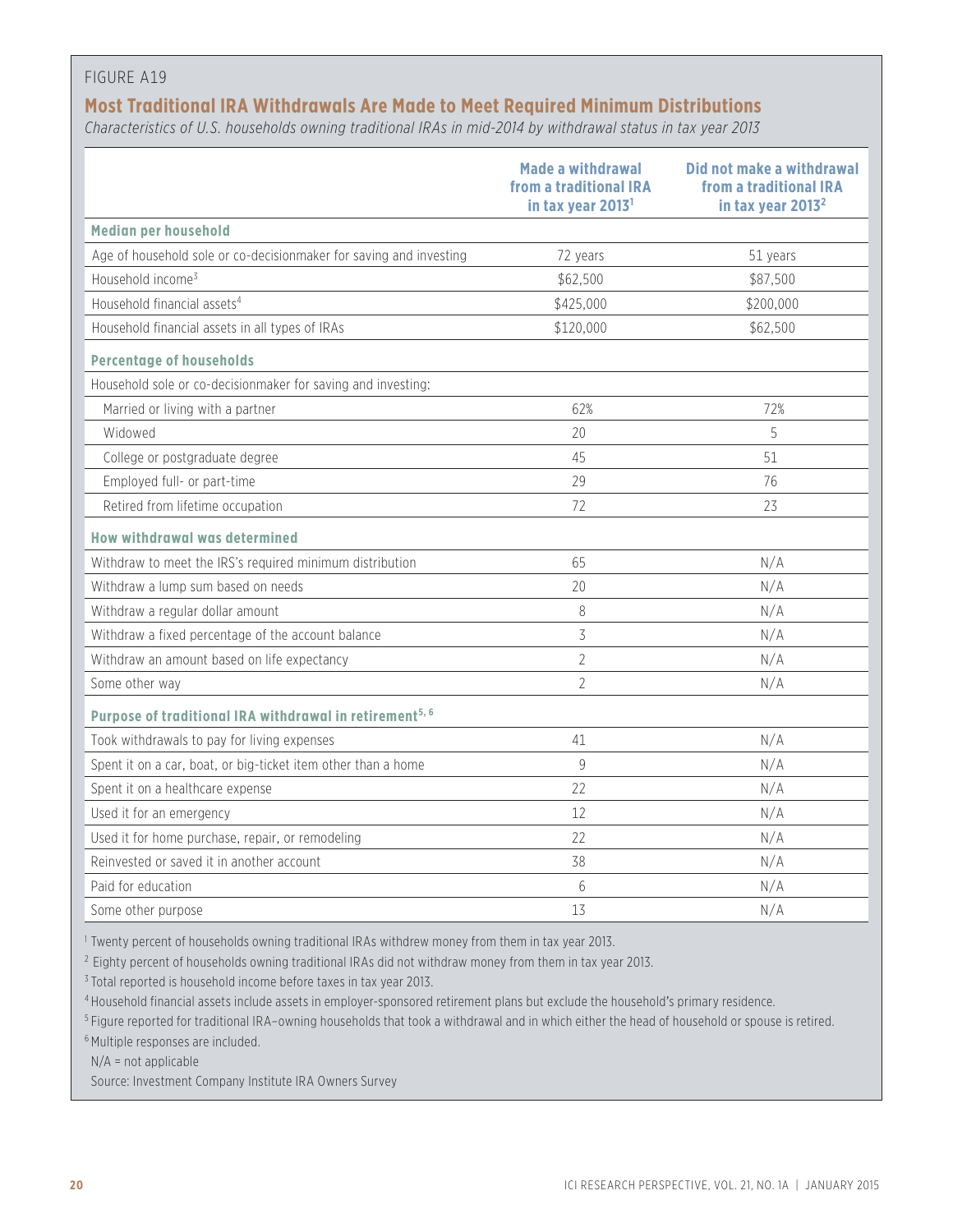#### **Notes**

 1 Data in this appendix on the number and percentage of households owning IRAs are based on ICI's Annual Mutual Fund Shareholder Tracking Survey conducted from May to July 2014. This survey was based on a dual frame random digit dial (RDD) telephone sample and included 6,003 randomly selected, representative U.S. households. The standard error for the total sample is  $\pm 1.3$  percentage points at the 95 percent confidence level. For further discussion and additional results from this survey, see Burham, Bogdan, and Schrass 2014. The demographic and financial characteristics of IRA owners are derived from a separate IRA Owners Survey of 3,200 representative U.S. households owning traditional IRAs, Roth IRAs, and employer-sponsored IRAs (SEP IRAs, SAR-SEP IRAs, and SIMPLE IRAs). The 2014 IRA Owners Survey was based on a dual frame telephone sample with 2,200 households from a landline RDD frame and 1,000 households from a cell phone RDD frame. The standard error for the total sample is  $\pm 1.7$  percentage points at the 95 percent confidence level. IRA ownership does not include ownership of Coverdell Education Savings Accounts (formerly called education IRAs).

The incidence of IRA ownership is calculated from the ICI Annual Mutual Fund Shareholder Tracking Survey, which collects information on retirement and other investment account ownership among U.S. households headed by individuals aged 18 or older. Starting in 2013, the order of the account type choices in the question regarding ownership of retirement and other savings accounts was changed. This change was made to avoid confusion between individual accounts in 401(k) and other employer-sponsored DC plan accounts versus IRAs. Starting in 2013, respondents were asked if they own a 401(k) and other employer-sponsored DC retirement plans, then if they own a traditional IRA or a Roth IRA, then if they own an employer-sponsored IRA, and finally, if they own a 529 plan or Coverdell Education Savings Account (ESA). In prior years, respondents were asked first if they own a traditional IRA or Roth IRA, then if they own a Coverdell ESA, then if they own an employer-sponsored IRA, and finally, if they own a 401(k) or other employer-sponsored plan account (529 plan ownership was a separate question). In 2014, the incidence of IRA ownership is lower than in previous years, possibly due to the reordering of questions regarding retirement and other savings accounts in the questionnaire (introduced in 2013) as well as a sampling and weighting methodology change in 2014. See Figure A1 for the complete time series on IRA incidence. See Burham, Bogdan, and Schrass 2014 for details on the changes to the ICI Annual Mutual Fund Shareholder Tracking Survey.

 $2$  For the rules governing IRAs, see Internal Revenue Service 2014. For a brief history of IRAs and a discussion of the various features of the different types of IRAs, see Holden et al. 2005. For definitions of key terms related to IRAs and retirement saving, see pages 34–35 of Holden and Schrass 2015.

 3 See note 1 for a discussion of changes in IRA incidence in ICI's surveys. The ICI Annual Mutual Fund Shareholder Tracking Survey results in higher incidence of IRA ownership than the Federal Reserve Board's Survey of Consumer Finances. For example, ICI tabulations of the 2013 Survey of Consumer Finances indicate that 22.2 percent of U.S. households owned traditional IRAs and 10.5 percent of U.S. households owned Roth IRAs. The ICI Annual Mutual Fund Shareholder Tracking Survey finds that 29.4 percent of U.S. households in 2013 and 25.3 percent in 2014 owned traditional IRAs; in addition, 15.6 percent of U.S. households in 2013 and 15.6 percent in 2014 owned Roth IRAs (see Figure A1). For a description of the Survey of Consumer Finances, see Bricker et al. 2014.

- <sup>4</sup> See Holden et al. 2005 for a discussion of the history of IRAs. For a discussion of the evolving role of IRAs in U.S. retirement planning, see Sabelhaus and Schrass 2009. For analysis of traditional IRA investors' activities during and in the wake of the financial crisis, see Holden and Bass 2014. For analysis of Roth IRA investors' activities during and in the wake of the financial crisis, see Holden and Schrass 2014.
- 5 For a discussion of age and cohort effects on traditional IRA ownership, see Sabelhaus and Schrass 2009.
- 6 In mid-2014, 24 percent of all IRA assets were held by households headed by members of the Silent and GI Generations. Households headed by members of Generation X held 15 percent of IRA assets and households headed by members of the Millennial Generation held 9 percent of all IRA assets. Survey participants must be 18 or older and be the most knowledgeable about the household's savings and investments; so although people born between 1981 and 2004 are members of the Millennial Generation, only those born between 1981 and 1996 are included in this survey.
- <sup>7</sup> Prior to 2006, Roth IRAs could not directly accept rollovers from employer-sponsored retirement plans. Starting in 2006, Roth accounts in 401(k) and 403(b) plans could be rolled over to Roth IRAs. The Pension Protection Act of 2006 allows direct rollovers of non-Roth amounts in qualified employersponsored retirement plans to Roth IRAs starting in 2008. For a complete discussion of the specific rules, see Internal Revenue Service 2014. Eighteen percent of Roth IRA–owning households in mid-2014 reported that their Roth IRAs contained assets that were initially in an employer-sponsored retirement plan (see Figure A17).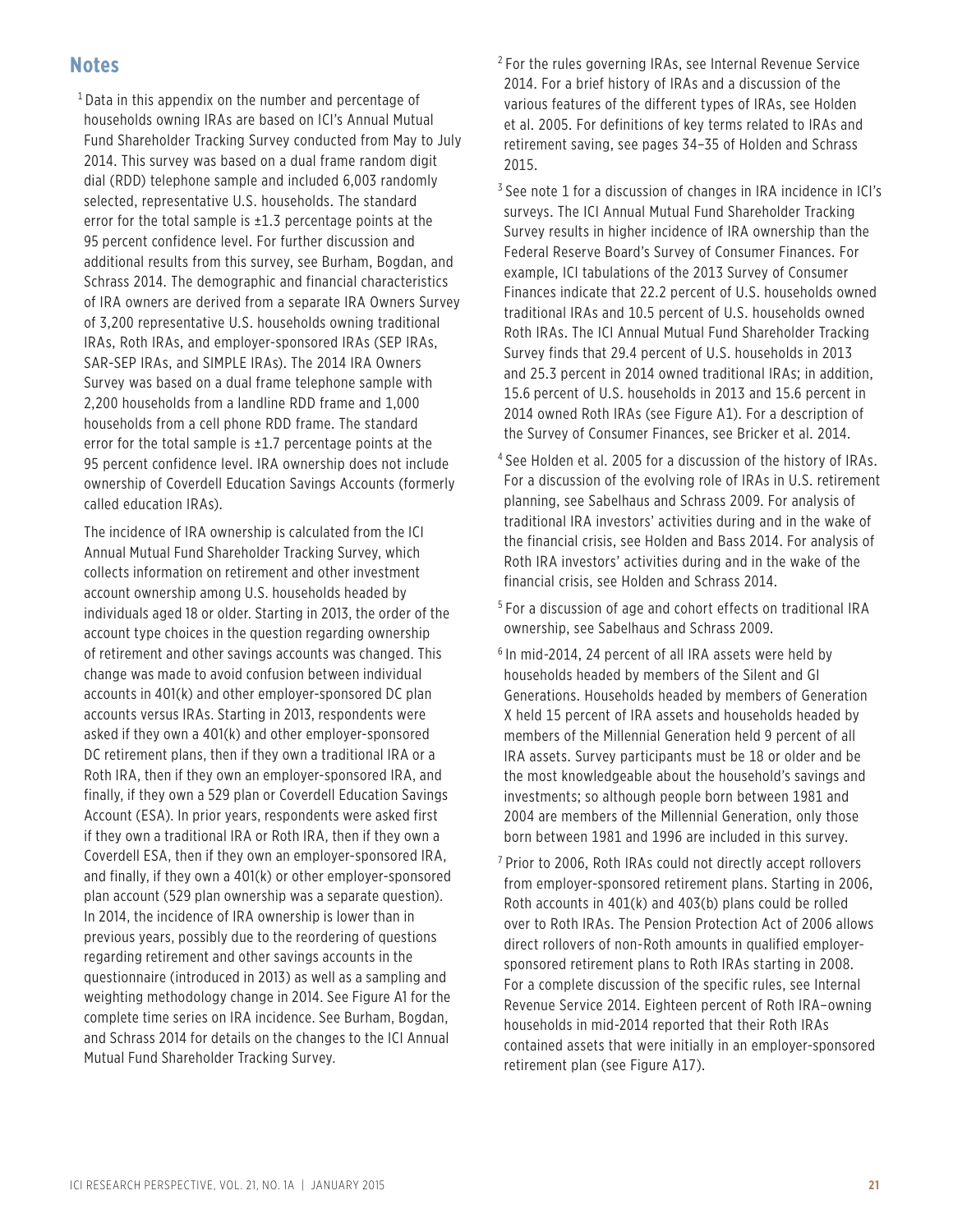- 8 In aggregate, 48 percent of the \$7.3 trillion in IRAs at the end of the third quarter of 2014 was invested in mutual funds (see Investment Company Institute 2014). For more information on the asset allocation of individual traditional IRA investors, see Holden and Bass 2011 and Holden and Bass 2014. For more information on the asset allocation of individual Roth IRA investors, see Holden and Schrass 2014.
- <sup>9</sup> See discussion and Figures 19 and 20 in Holden and Schrass 2015.
- <sup>10</sup> See Holden et al. 2005 for a discussion of the relationship between demographic characteristics and the propensity to save. For how saving goals vary over the life cycle and with income, see Brady, Burham, and Holden 2012. For additional discussion, see also Brady and Bogdan 2014 and Sabelhaus, Bogdan, and Schrass 2008.
- <sup>11</sup> Analysis of 9.6 million traditional IRA investors aged 25 or older in 2012 finds that recent rollovers provide a significant boost to traditional IRA balances. See Holden and Bass 2014.
- <sup>12</sup> Analysis of 5.1 million Roth IRA investors aged 18 or older in 2012 finds that recent conversions provide a significant boost to Roth IRA balances. See Holden and Schrass 2014.
- $13$  For data on aggregate Roth IRA assets, contributions, and conversions, see Investment Company Institute 2014. For reference on rules governing IRAs, see Internal Revenue Service 2014.
- <sup>14</sup> In 2010, taxpayers who made conversions to Roth IRAs had the option of paying the taxes over two years (2011 and 2012). For additional detail, see Internal Revenue Service 2010.
- <sup>15</sup> This is similar to 66 percent in tax year 2012 and 65 percent in tax year 2011 (see Figure 24 in Holden and Schrass 2015). In 2009, with the temporary suspension of RMDs, 48 percent of traditional IRA–owning households with withdrawals took the RMD amount (see Figure 24 in Holden and Schrass 2015). In addition, withdrawal activity was lower in tax year 2009 (see Figure 21 in Holden and Schrass 2015).
- <sup>16</sup> Among the 38 percent of households that reported reinvesting or saving the amount of the traditional IRA withdrawal into another account (Figure A19), 93 percent reported withdrawing the amount based on the RMD.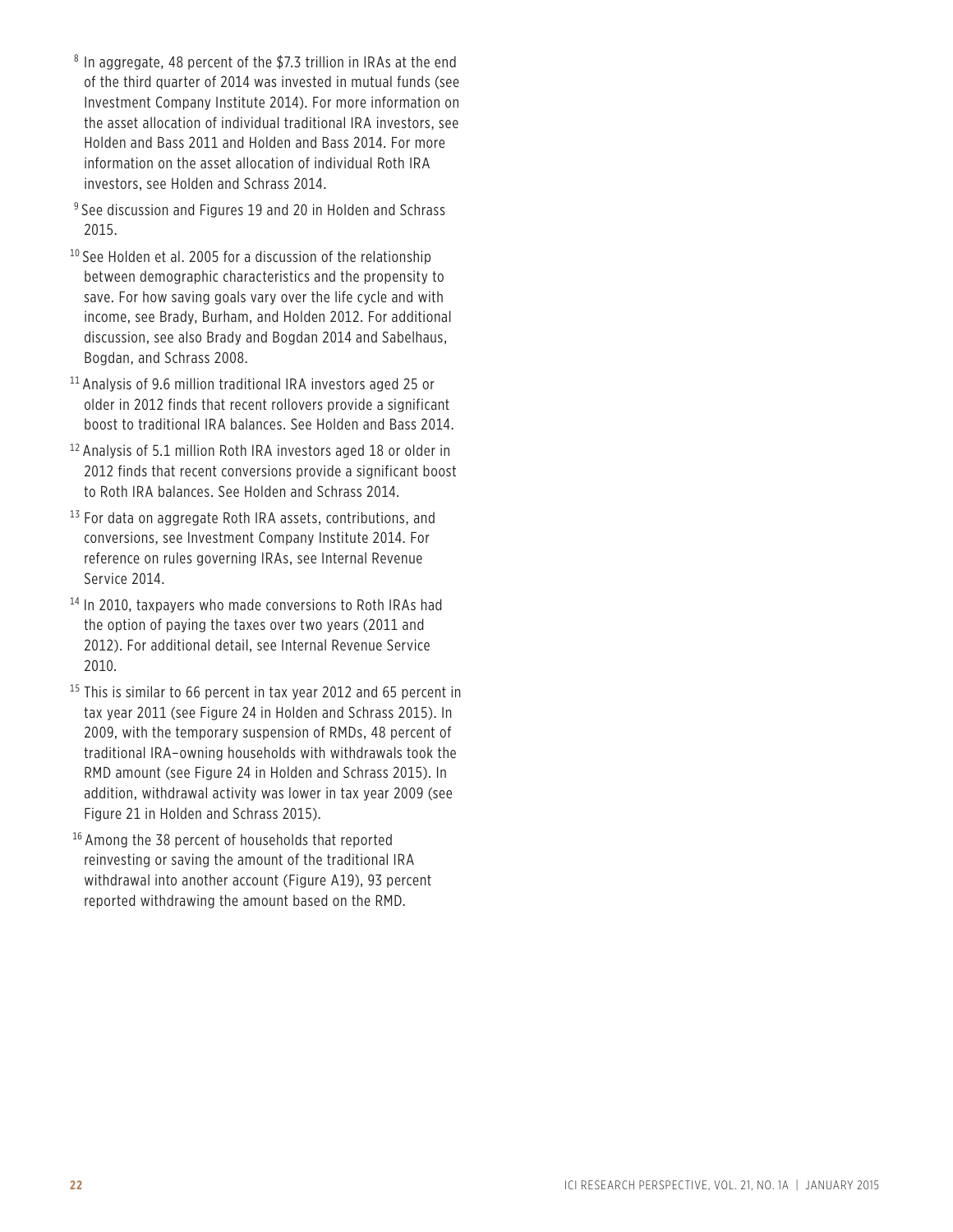## **References**

Brady, Peter, and Michael Bogdan. 2014. "Who Gets Retirement Plans and Why, 2013." *ICI Research Perspective* 20, no. 6 (October). Available at [www.ici.org/pdf](www.ici.org/pdf/per20-06.pdf)/ [per20-06.pdf](www.ici.org/pdf/per20-06.pdf).

Brady, Peter, Kimberly Burham, and Sarah Holden. 2012. *The Success of the U.S. Retirement System* (December). Washington, DC: Investment Company Institute. Available at [www.ici.org/pdf/ppr\\_12\\_success\\_retirement.pdf](www.ici.org/pdf/ppr_12_success_retirement.pdf).

Bricker, Jesse, Lisa J. Dettling, Alice Henriques, Joanne W. Hsu, Kevin B. Moore, John Sabelhaus, Jeffrey Thompson, and Richard A. Windle. 2014. "Changes in U.S. Family Finances from 2010 to 2013: Evidence from the Survey of Consumer Finances." *Federal Reserve Bulletin* (September): A1–A41. Available at [www.federalreserve.gov/pubs/](www.federalreserve.gov/pubs/bulletin/2014/pdf/scf14.pdf) [bulletin/2014/pdf/scf14.pdf.](www.federalreserve.gov/pubs/bulletin/2014/pdf/scf14.pdf)

Burham, Kimberly, Michael Bogdan, and Daniel Schrass. 2014. "Ownership of Mutual Funds, Shareholder Sentiment, and Use of the Internet, 2014." *ICI Research Perspective* 20, no. 8 (November). Available at [www.ici.org/pdf/](www.ici.org/pdf/per20-08.pdf) [per20-08.pdf](www.ici.org/pdf/per20-08.pdf).

Holden, Sarah, and Steven Bass. 2011. "The IRA Investor Profile: Traditional IRA Investors' Asset Allocation, 2007 and 2008." *ICI Research Report* (September). Available at [www.ici.org/pdf/rpt\\_11\\_ira\\_asset.pdf](www.ici.org/pdf/rpt_11_ira_asset.pdf).

Holden, Sarah, and Steven Bass. 2014. "The IRA Investor Profile: Traditional IRA Investors' Activity, 2007–2012." *ICI Research Report* (March). Available at [www.ici.org/pdf/](www.ici.org/pdf/rpt_14_ira_traditional.pdf) [rpt\\_14\\_ira\\_traditional.pdf](www.ici.org/pdf/rpt_14_ira_traditional.pdf).

Holden, Sarah, Kathy Ireland, Vicky Leonard-Chambers, and Michael Bogdan. 2005. "The Individual Retirement Account at Age 30: A Retrospective." *Investment Company Institute Perspective* 11, no. 1 (February). Available at [www.ici.org/](www.ici.org/pdf/per11-01.pdf) [pdf/per11-01.pdf](www.ici.org/pdf/per11-01.pdf).

Holden, Sarah, and Daniel Schrass. 2014. "The IRA Investor Profile: Roth IRA Investors' Activity, 2007–2012." *ICI Research Report* (June). Available at [www.ici.org/pdf/](www.ici.org/pdf/rpt_14_ira_roth_investors.pdf) [rpt\\_14\\_ira\\_roth\\_investors.pdf.](www.ici.org/pdf/rpt_14_ira_roth_investors.pdf)

Holden, Sarah, and Daniel Schrass. 2015. "The Role of IRAs in U.S. Households' Saving for Retirement, 2014." *ICI Research Perspective* 21, no. 1 (January). Available at [www.ici.org/pdf/per21-01.pdf.](www.ici.org/pdf/per21-01.pdf)

Internal Revenue Service. 2010. *Publication 590, Individual Retirement Arrangements (IRAs): For Use in Preparing 2009 Returns*. Available at [www.irs.gov/pub/irs-prior/](www.irs.gov/pub/irs-prior/p590--2010.pdf) [p590--2010.pdf](www.irs.gov/pub/irs-prior/p590--2010.pdf).

Internal Revenue Service. 2014. *Publication 590, Individual Retirement Arrangements (IRAs): For Use in Preparing 2013 Returns*. Available at [www.irs.gov/pub/irs-pdf/p590.pdf.](www.irs.gov/pub/irs-pdf/p590.pdf)

Investment Company Institute. 2014. "The U.S. Retirement Market, Third Quarter 2014" (December). Available at [www.ici.org/info/ret\\_14\\_q3\\_data.xls](www.ici.org/info/ret_14_q3_data.xls).

Sabelhaus, John, Michael Bogdan, and Daniel Schrass. 2008. *Equity and Bond Ownership in America, 2008*. Washington, DC: Investment Company Institute and New York, NY: Securities Industry and Financial Markets Association. Available at [www.ici.org/pdf/rpt\\_08\\_equity\\_owners.pdf.](www.ici.org/pdf/rpt_08_equity_owners.pdf)

Sabelhaus, John, and Daniel Schrass. 2009. "The Evolving Role of IRAs in U.S. Retirement Planning." *Investment Company Institute* Perspective 15, no. 3 (November). Available at [www.ici.org/pdf/per15-03.pdf.](www.ici.org/pdf/per15-03.pdf)

U.S. Census Bureau. 2014. "Income, Poverty, and Health Insurance Coverage in the United States: 2013." *Current Population Reports*, P60-249 (September). Washington, DC: U.S. Government Printing Office. Available at [www.census.gov/content/dam/Census/library/](www.census.gov/content/dam/Census/library/publications/2014/demo/p60-249.pdf) [publications/2014/demo/p60-249.pdf](www.census.gov/content/dam/Census/library/publications/2014/demo/p60-249.pdf).